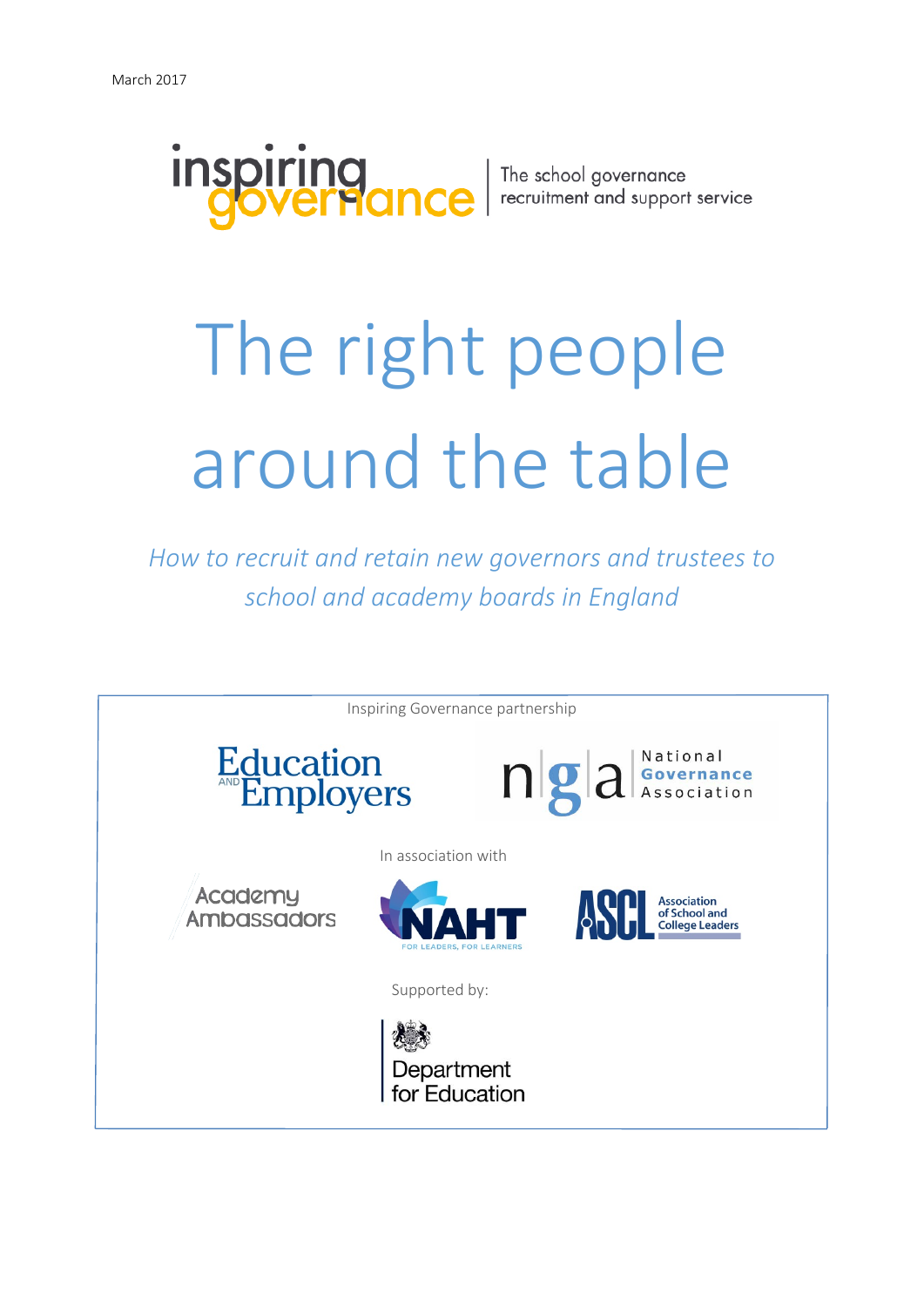*"Many boards are already reaping the rewards of recruiting people from business and I call on more schools to make use of the DfE funded services from Academy Ambassadors and from Inspiring Governance, a new service from the Education & Employers Taskforce and the National Governance Association."*

#### Lord Nash, Under Secretary of State for Schools

#### **What's inside?**

- *1. Evaluating: composition and current practice*
- *2. Recruiting: who to [look for and how to](#page-7-0) get them*
- *3. Appointing: interviewing and references*
- *[4. Inducting: training and s](#page-20-0)upport*
- *5. Succession planning: ensuring there is leadership of the board*

You're reading a National Governance Association (NGA) guide. It will help you to recruit and retain governors and trustees and complement the Inspiring Governance service.

Inspiring Governance is a free online recruitment service, which connects volunteers interested in serving as governors and trustees with schools.

The NGA provides free induction and support for Inspiring Governance volunteers once they're in post as well as help for employers that want to run engaging programmes for their staff serving as governors and trustees.

Inspiring Governance is funded by the Department for Education. It is run by the charity Education and Employers in partnership with the NGA, with help from Academy Ambassadors, the Association of School and College Leaders and the National Association of Head Teachers.

This practical guide will show you how to plan and carry out the recruitment process and will highlight useful resources along the way. If you are looking for a new governor or trustee, get started by signing up to Inspiring Governance: [www.inspiringgovernance.org](http://www.inspiringgovernance.org/)

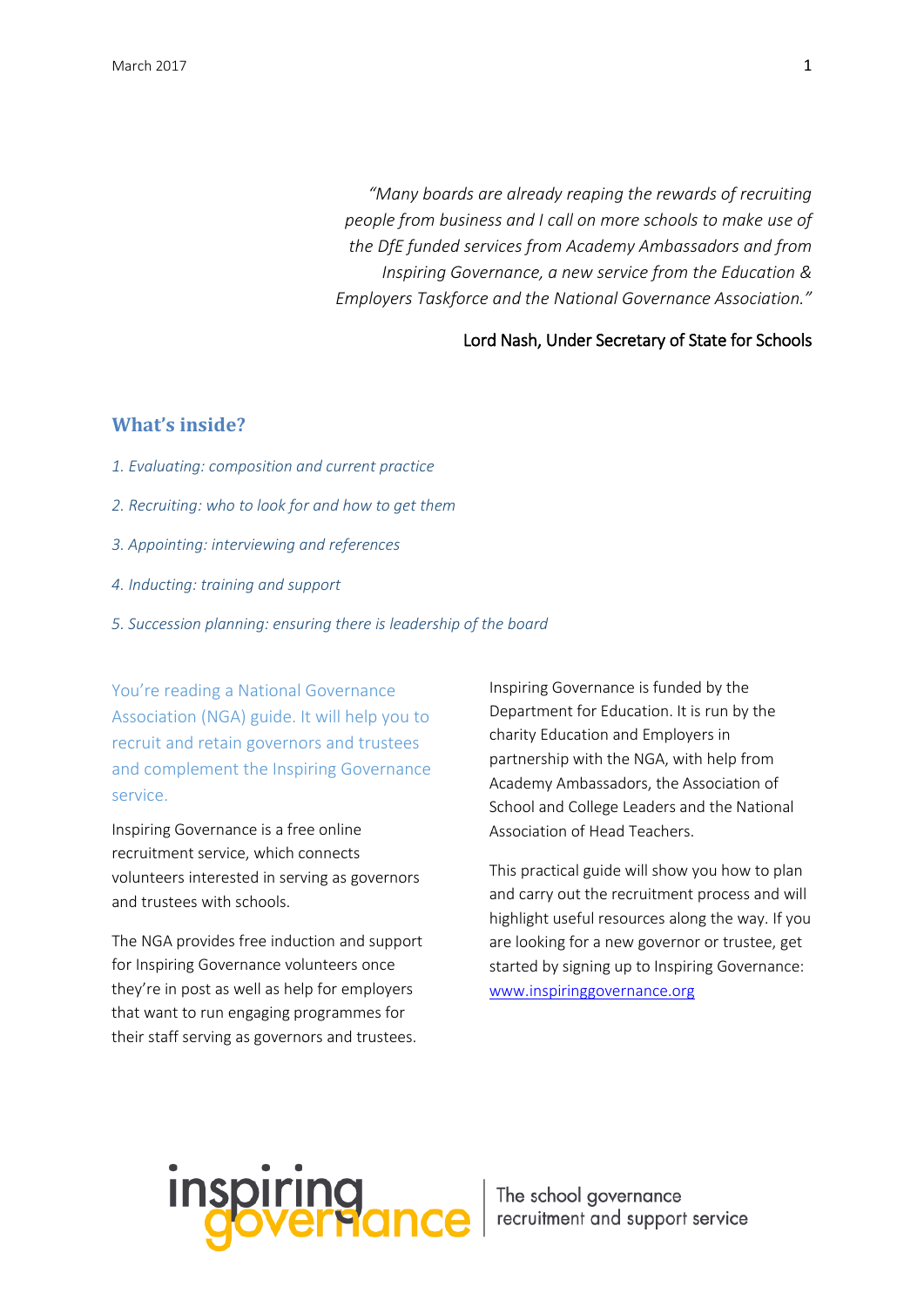# Getting the right people around the

table…does not begin when your governing board finds itself with a vacancy. It's a cycle that begins with evaluating what you've already got and then making a decision about who you need now and in the future.

Getting the right people around the table is also one of NGA's [Eight Elements of Effective Governance:](http://www.nga.org.uk/Guidance/Workings-Of-The-Governing-Body/Governance-Tools/Eight-Elements-of-Effective-Governance.aspx)

- 1. The right people around the table
- 2. Understanding roles & responsibilities
- 3. Good chairing
- 4. Professional clerking
- 5. Good relationships based on trust
- 6. Knowing the school the data, the staff, the parents, the children and the community
- 7. Commitment to asking challenging questions
- 8. Confidence to have courageous conversations in the interests of the children and young people.

### Building a successful team is… about

achieving balance and diversity in skills and experiences and then investing in the development of people. We understand how tricky this can be especially in certain areas of the country, which is why we have put together this guide. We hope you'll find everything you need here to find skilled and committed people to lead your school or trust. If you have any feedback on this guide contact [mark.gardner@nga.org.uk](mailto:mark.gardner@nga.org.uk)

## Time spent getting the right

person is…time well spent. Consider the role each member of the governing board should play in the leadership of your school (or group of schools). If you get the right person, it will not only have a positive impact on the rest of the board but also the school and the community at large. Let's get started.

Inspiring The school governance<br>Goverflance recruitment and support service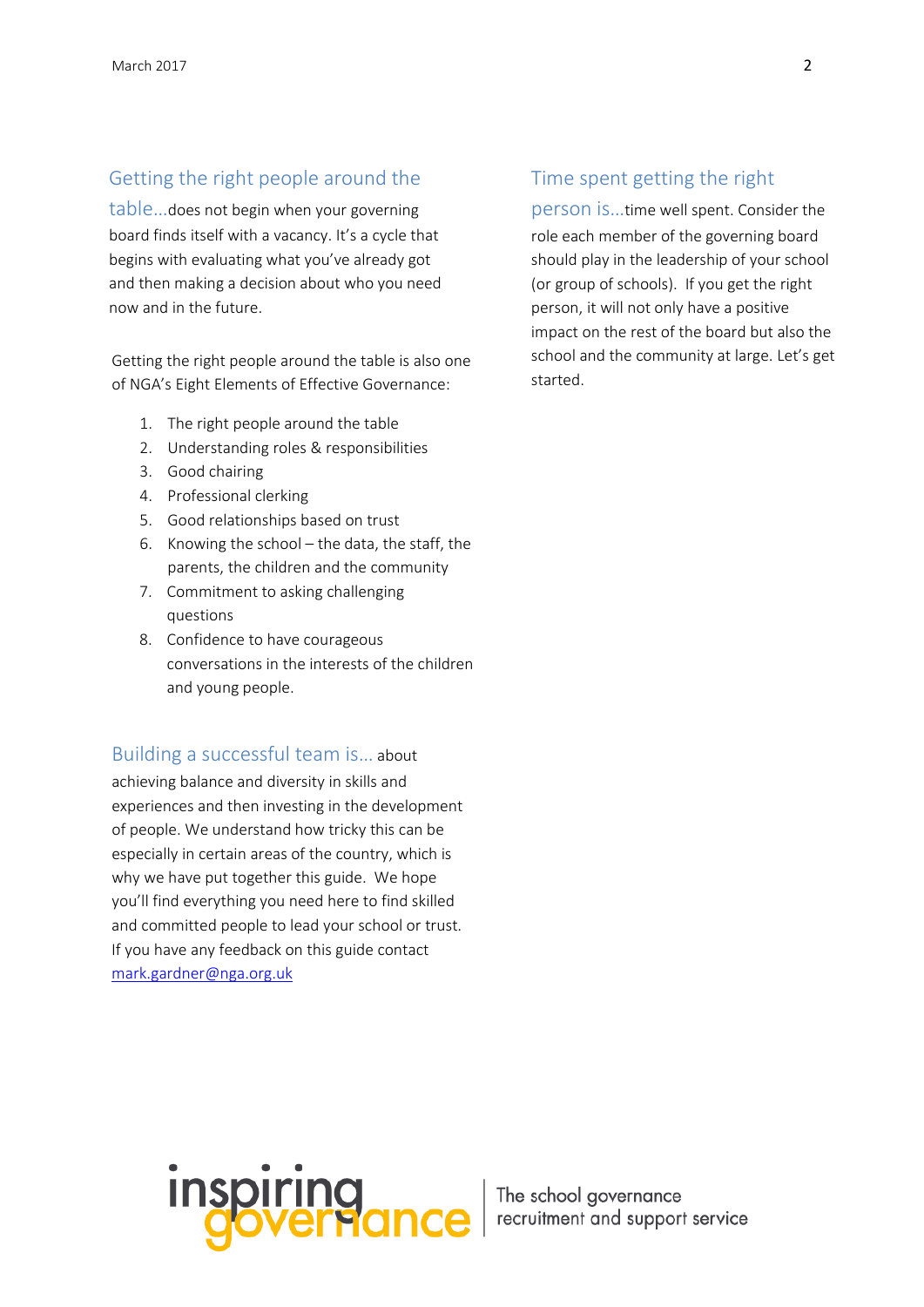# 1. Evaluating: skills, composition and current practice

The chair (as leader of the governing board) with the support of the clerk (as constitutional and procedural advisor) is responsible for the capability of the governing board as a whole. This involves evaluating: the range of knowledge and skills on the board, the structures, current practice and whether everyone is being used in the best way. It also means recognising any training needs and whether new governors or trustees are needed now or as part of a succession plan for the future.

If you are governing at academy level within a multi academy trust then this exercise may need to be done as part of a trust-wide exercise.

#### a) Evaluation: looking at current skills

To find out what skills you already have available to you on the board try using NGA's fre[e skills audit.](http://www.nga.org.uk/Guidance/Workings-Of-The-Governing-Body/Governance-Tools/Skills-Audit.aspx) NGA has also produced a free skills [matrix](http://www.nga.org.uk/getattachment/Guidance/Workings-Of-The-Governing-Body/Governance-Tools/Skills-Audit/GB-skills-matrix-FINAL.xlsx.aspx) to help make sense of the responses you get from the audit.

In January 2017 the Department for Education published a new competency framework for governance. This document categorises the knowledge, skills and behaviours needed for effective governance in schools, academies and multi academy trusts. We'll return to this later in the chapter.

The board's clerk can carry out the audit for the board. By using the competency framework, a skills audit and some analysis, you'll get a good picture of the skills your governing board has as well as the skills it is lacking. Now you can identify any gaps that need to be filled.

# Example of how to use the NGA skills audit and matrix:

*"After explaining the reasons for carrying out the audit at a full governors meeting, the chair set up a panel made up of one governor, the vice chair and our clerk. The clerk sent out the audit form electronically, asking every governor to fill out the form by a deadline. Once she had received the audit forms, the clerk collated the information using the NGA's matrix.* 

*When the panel met up to discuss the findings, it was already clear to us that we lacked someone who could analyse financial information and that our collective knowledge of Special Educational Needs was shaky. At the next resources committee meeting we presented the findings of the audit to the committee of governors, rating our areas of greatest strength and weakness. We also recommended that we recruit a new governor for the September term to specifically address the finance issue, and look to improve the skills of existing governors with specific training in SEN."* 

*- A Primary School Governor* 

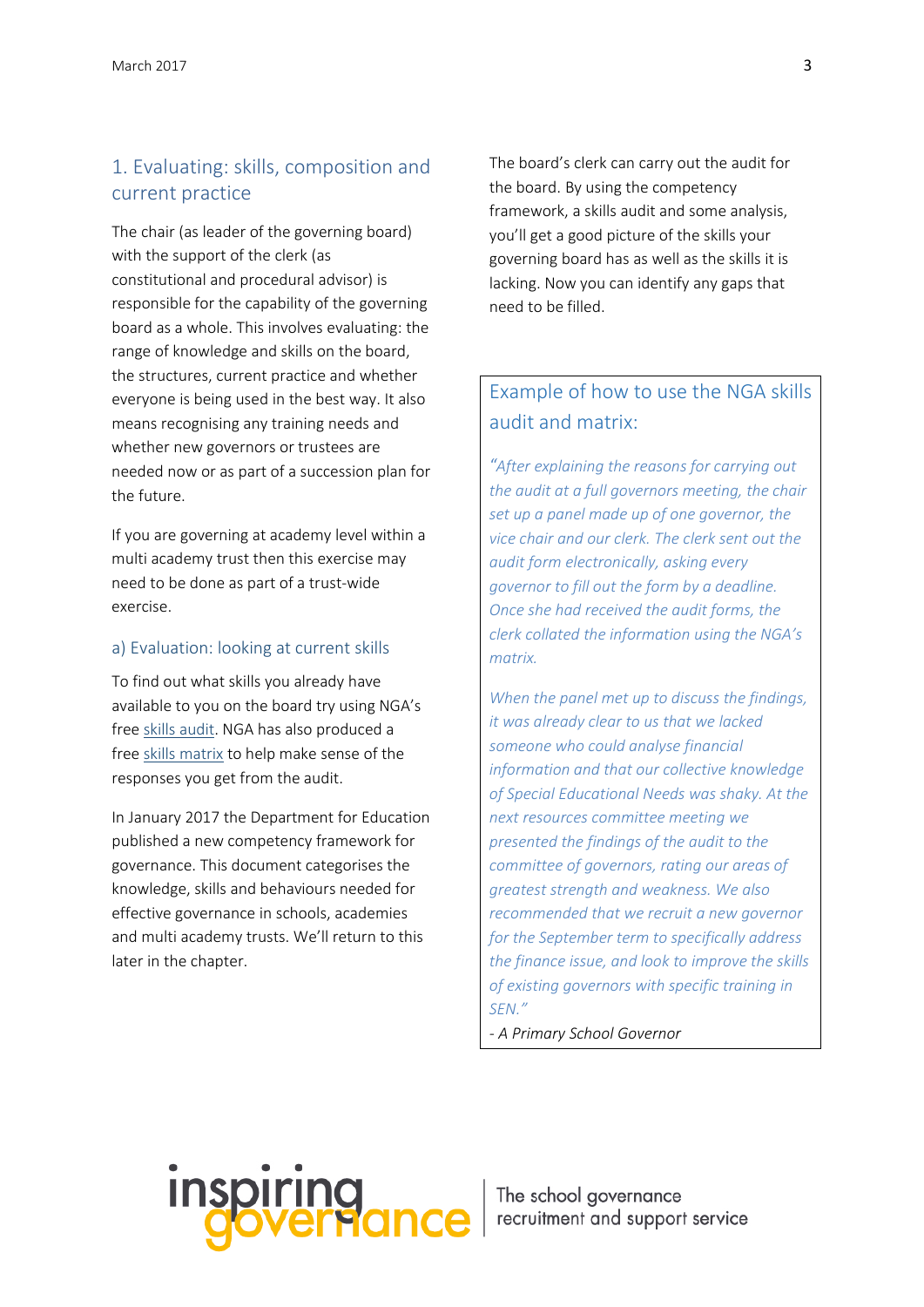#### b) Evaluation: the board's composition

Part of the evaluation process is considering whether the composition of the board is still fit for purpose.

Our annual survey of governors and trustees tells us that a quarter of governing boards are comprised of 10 members or fewer. Most school governing boards have between 11-15 members. If your board is larger than 15 members you should consider whether the board might run better with fewer. If some members of the board do not attend often or do not participate actively when they do, think about whether their place on the board is surplus to requirements, that is, if you are functioning without them. Likewise, if you have a number of 'vacancies' on paper but are actually running efficiently without filling them, you should consider formalising a reduction in size.

In maintained schools, governing boards must not be smaller than seven members and must include at least two elected parent governors, the headteacher (unless the headteacher chooses not to take up the position), one elected staff governor, one local authority (LA) governor and as many additional co-opted governors as necessary. The number of coopted governors that would also qualify to be staff governors is limited to one third of the governing board, when you include the headteacher and staff governor.

An academy trust must have a minimum of 2 elected parent directors. In a MAT this requirement may be fulfilled at academy committee level. The constitution of an academy trust board, and any of its academy committees (often called local governing

bodies), is laid out in its articles of association and scheme of delegation.

The questions to ask as part of the evaluation of the composition are:

- Is the board the right size? Not too big or too small?
- Do you have good debates covering the relevant issues and angles, but not so many voices that the discussion gets unwieldy or regularly inconclusive?
- Do you have enough people to carry out the board's duties?
- Do you have the right committee structure and are the same people on every committee?
- How does the composition of the board, as set out on paper, reflect the way we really work as a group?

Maintained schools have an Instrument of Government which sets out the composition of the governing board.

Once you have decided on a composition that works for you arrange for your clerk to contact your local authority to change the Instrument of Government. If the Articles of Association need to be changed the trust will need to consult its lawyers.

> See appendix 4 for detail about the types of governor and trustee

# **inspiring**<br>**governar**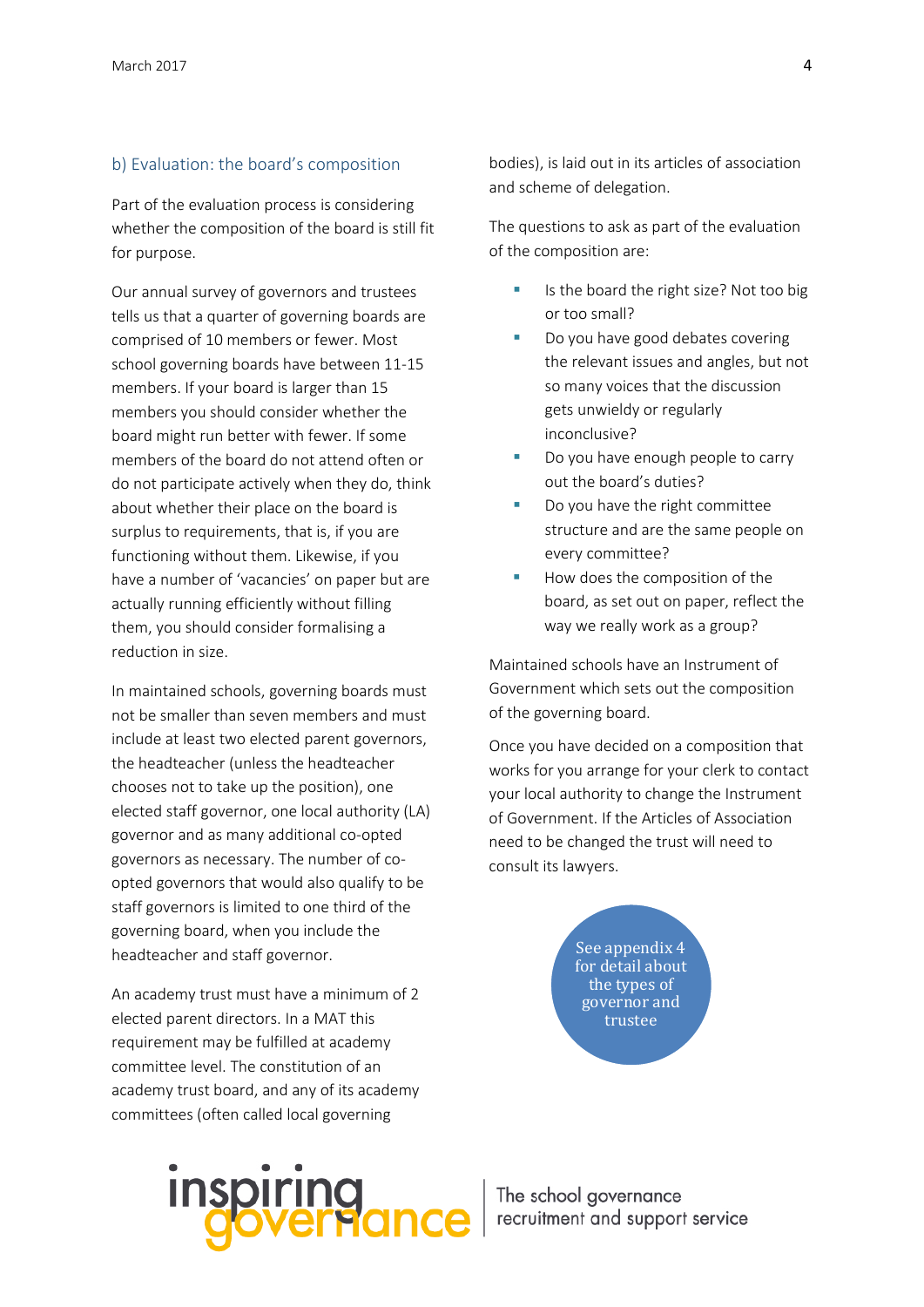#### c) Evaluation: current practice

When recruiting for new governors/trustees it's a good chance for the board to think about its current governance practice. How effective is it? What do existing governors or trustees think about the way the board works? What are its strengths and weaknesses? What opportunities and threats are on the horizon? This is known as a SWOT analysis. It will also help the board to identify the sort of help it may need in addition to new board members.

### [Click here for more ideas about training and](http://www.nga.org.uk/Services/NGA-Consultancy-and-Training-Service.aspx)  [development](http://www.nga.org.uk/Services/NGA-Consultancy-and-Training-Service.aspx)

Many governing/trustee boards use the *[20 Key](http://www.nga.org.uk/About-Us/APPG/Home/Twenty-Questions.aspx)  [Questions for Governing Boards](http://www.nga.org.uk/About-Us/APPG/Home/Twenty-Questions.aspx)* or *[21 Key](http://www.nga.org.uk/About-Us/APPG/Home/21Questions/21-Questions-for-Multi-academy-Trusts-FINAL.aspx)  [Questions for Multi Academy Trust Boards](http://www.nga.org.uk/About-Us/APPG/Home/21Questions/21-Questions-for-Multi-academy-Trusts-FINAL.aspx)* to review the work of the board. Both these documents are published by the All Party Parliamentary Group for Education Governance and Leadership and can found at [www.nga.org.uk](http://www.nga.org.uk/)

NGA has teamed up with Evalu8 to provide an [online version of the 20 questions;](http://www.nga.org.uk/Services/GBSelfEvaluationTool.aspx) the results are set out in a clear colour coded format which makes it really easy to identify potential areas for development.

Does every member of the board play their part? It is good practice for the chair or the vice chair of the board to meet with each trustee or governor once a year to discuss how the board is working, their contribution and how it may be improved and look ahead to the future with an eye on succession.

> TIP! Review the practice of the board annually as part of an external review or self-review of governance. For more info visit www.nga.org.uk/training

# d) Evaluation: who do we need: skills, experience and knowledge

All governors and trustees should have relevant skills and experiences to contribute to the work of the governing board, which collectively needs to have a range of backgrounds and competences appropriate to its responsibilities.

The three core functions for governing boards are:

- 1. Ensuring clarity of vision, ethos and strategic direction
- 2. Holding the executive leader to account for the educational performance of the school and its pupils; and the performance management of staff; and
- 3. Overseeing the financial performance of the school(s) and making sure money is well spent.

As well as having the time to carry out the three core functions, governors and trustees must be prepared to adopt the seven principles of public life [\(the Nolan principles\)](https://www.gov.uk/government/publications/the-7-principles-of-public-life/the-7-principles-of-public-life--2). In addition, some essential skills and attributes of good governors and trustees are:

#### **Committed**

Devoting the required time and energy to the role and being ambitious to achieve the best possible outcomes for young people. Prepared to give time, skills and knowledge to developing themselves and others in order to create highly effective governance.

#### Confident

Of an independent mind, able to lead and contribute to courageous conversations, to

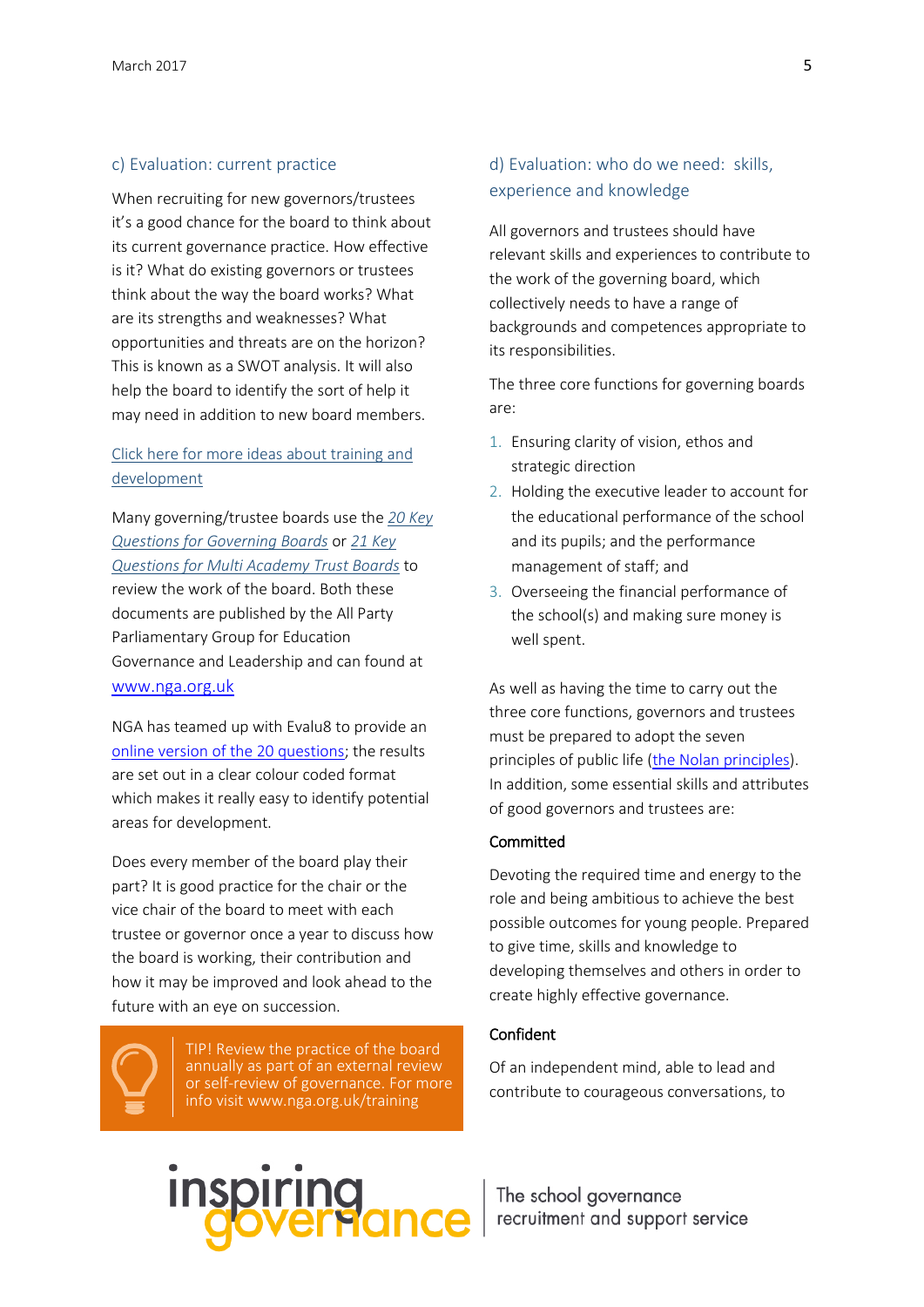express their opinion and to play an active role on the board.

#### Curious

Possessing an enquiring mind and an analytical approach and understanding the value of meaningful questioning.

#### Challenging

Providing appropriate challenge to the status quo, not taking information or data at face value and always seeking to improve things.

#### Collaborative

Prepared to listen to and work in partnership with others and understanding the importance of building strong working relationships within the board and with executive leaders, staff, parents and carers, pupils/students, the local community and employers.

#### **Critical**

Understanding the value of critical friendship which enables challenge and support. Selfreflective, pursuing learning and development opportunities to improve their own and whole board effectiveness.

#### **Creative**

Able to challenge conventional wisdom and be open-minded about new approaches to problem-solving; recognising the value of innovation and creative thinking to organisational development and success.

There is a wide [range of competencies](http://www.nga.org.uk/Guidance/Legislation,policies-and-procedures/Government-advice-and-guidance/Competency-Framework-for-Governance.aspx) that can also be useful on a governing board, including knowledge of: the techniques and strategies used to measure teaching quality, pupil progress and attainment, financial management and accountancy, organisational change management, legal, human resources, property/estates management, procurement and contracting services, project management, equal opportunities, special needs, quality assurance and service improvement, risk management, health and safety, marketing and public relations, IT and creativity.

In January 2017 the Department for Education published a *[Competency Framework for](http://www.nga.org.uk/Guidance/Legislation,policies-and-procedures/Government-advice-and-guidance/Competency-Framework-for-Governance.aspx)  [Governance](http://www.nga.org.uk/Guidance/Legislation,policies-and-procedures/Government-advice-and-guidance/Competency-Framework-for-Governance.aspx)*, which is designed to help governing boards assess what knowledge, skills and behaviour are needed to govern the school, or group of schools, effectively. It is meant to help with things like board performance reviews, identifying training needs, succession planning and induction. It may also help you prepare interview questions. It is not a checklist though and NGA advises boards not to simply hand this document over to applicants. Much better to use friendlier more accessible documents, such as [our role description.](http://www.nga.org.uk/Be-a-Governor/Be-a-Governor.aspx)

Many governors/trustees will have more than one of these skills. On the other hand, if there is a shortage in one area across the whole team this may need to be rectified either by training or by recruiting someone to the board with the necessary skills, or both.

TIP! [Click here for our model](http://www.nga.org.uk/Be-a-Governor.aspx)  [role descriptions for governors](http://www.nga.org.uk/Be-a-Governor.aspx)  [and trustees](http://www.nga.org.uk/Be-a-Governor.aspx) which is useful for explaining what school governance is and what it is not.

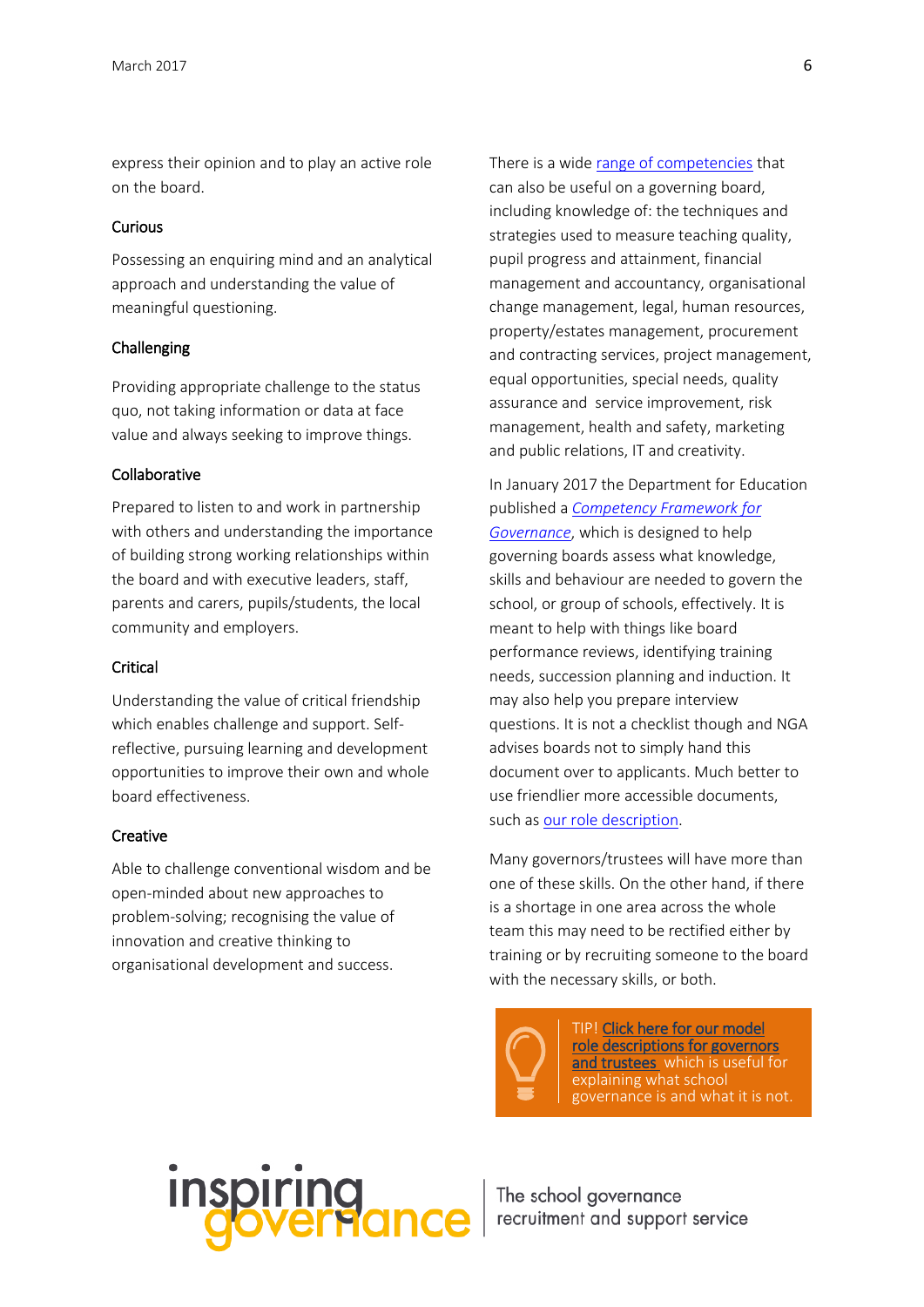#### e) Evaluation: Balance and diversity

The 2016 National Governance Association and TES survey found that governing boards in England do not tend to reflect the ethnicity and diversity of the population at large.

Is your board as diverse as it should be in terms of age, ethnicity, gender and social background?

Diverse and inclusive boards can bring fresh perspectives to the way a school is governed. They can access a wider pool of talent and skill, set an example about inclusion 'from the top down' and demonstrate a commitment to their own diversity policy. It also brings knowledge and sometimes a different perspective that can ensure the board does not succumb to 'group think'.

# *Top tips to get more participation from under-represented groups*

- 1. Use appropriate language and imagery on adverts. For example, a stock photograph of an all-white, male group might send the wrong message when trying to attract those from black and minority ethnic backgrounds.
- 2. Remember, people want experiences that are interesting, challenging, worthwhile, relevant to the rest of their lives and concerns, and make a difference to others.
- 3. Highlight the skills that young professionals can contribute but also gain.
- 4. Emphasise that all out of pocket expenses will be reimbursed.
- 5. Try recruiting through specialist centres and contacting organisations run by (or for) people with disabilities. For example, special schools, local university disabled students' coordinators or committees.
- 6. Work with established community groups and volunteer networks such as [Volunteering England.](http://www.volunteering.org.uk/)

It's important for governors and trustees to understand that they are not on the board to represent anyone or a particular group but to use their own judgement to act in the best interests of the pupils at the school.

<span id="page-7-0"></span>

Currently a pilot in London and Birmingham, the Young Governors' Network is for governors and trustees aged under 40. The network has been set up so that younger governors can find support and resources, share any problems they are facing, and improve their own practice. To find our more visit www.nga.org.uk/ygn

Inspiring Governance is beginning another pilot project in the Midlands to increase the number of volunteers from black and minority ethnic communities. If you would find out more, please contact richard.ellam@educationandemployers.org

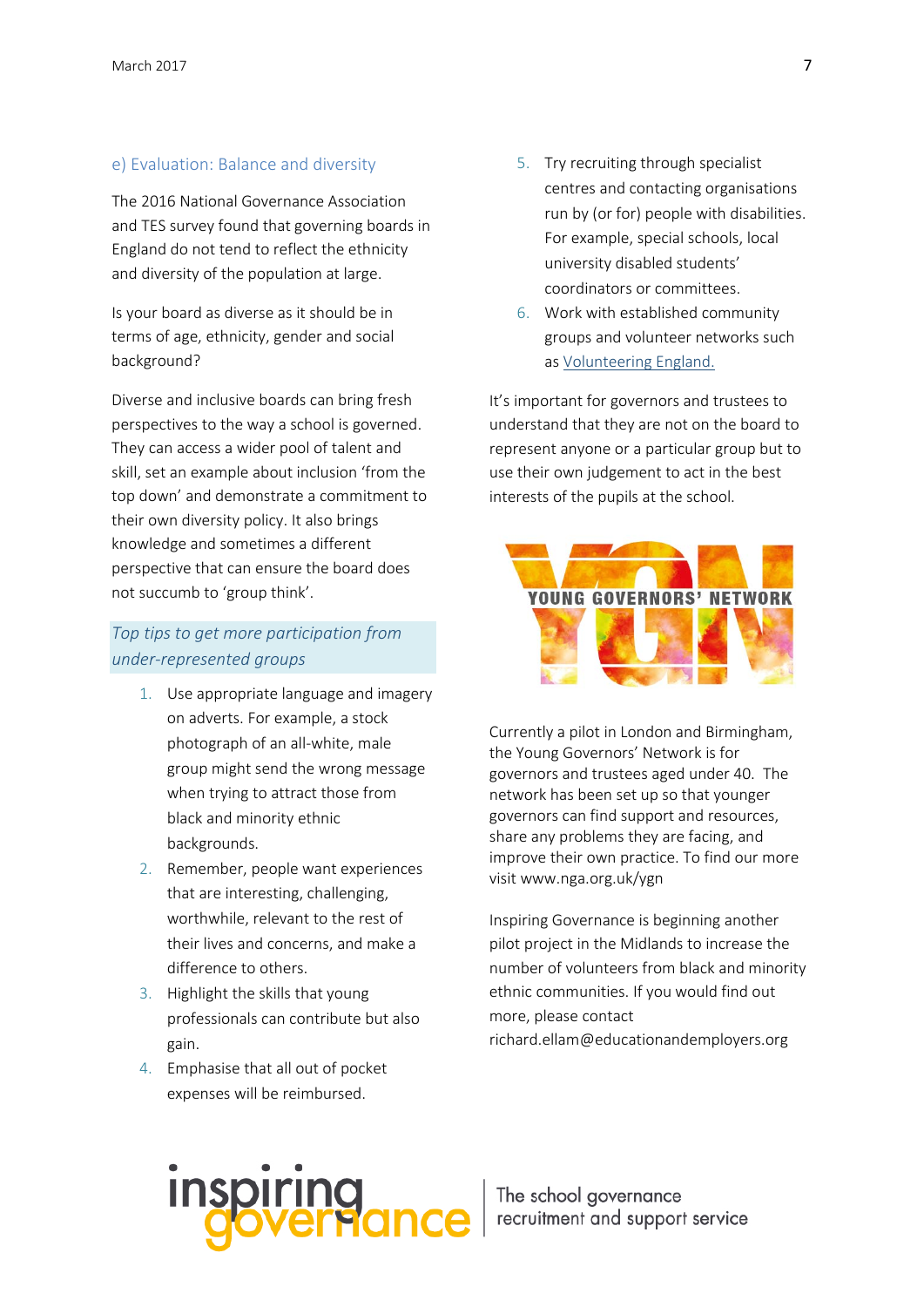#### f) Evaluation: exit interviews

Exit interviews are a good chance for the governor or trustee who is leaving to reflect on their own work and the work of the board.

Most importantly an exit interview is designed to enable the transfer of knowledge and experience from the departing governor to the rest of the board. Make sure you thank him/her them for their efforts and take the time to reflect on their answers in order to improve things in future.

They also give the interviewer (normally the chair) an opportunity to provide feedback to the individual about their contribution and iron out any issues raised by their departure.



Search quickly and easily for governors and trustees in your area using Inspiring Governance: www.inspiringgovernance.org Filter candidates by location, skills and experience.

Below are some example questions. If some of these were covered in a recent performance review there's no need to go over old ground, but you might want to ask whether they have anything that needs to be added to what's been said.

#### Expectations and experience

*If leaving before end of office) what caused you to think about stepping down?*

*Were your responsibilities characterised correctly during the interview process and induction?*

*Did you have clear goals and know what was expected of you as a governor?*

*How did the role match your initial expectations?*

#### Training and development

*What improvement could be made to the way that you were inducted?* 

*What training and development did you find most helpful and enjoyable?*

#### Relationships and ways of working

*Did you always feel welcome and encouraged to share your thoughts, concerns and questions with me or anyone on the board?* 

*What could you say about communication to and between governors/trustees, and how these could be improved?*

#### Leadership of the board

*Did you receive adequate feedback about your performance during your term of office?* 

*What could we do to improve the management of the board?*

#### Impact and making a difference

*Did you clearly understand and feel a part of the accomplishment of the schools vision and goals? What did you dislike most about being a governor?* 

*What would you change about the role?*

*Do you feel that you had the support necessary to be a governor? If not, what was missing?*

*What extra responsibility would you have welcomed that you were not given?*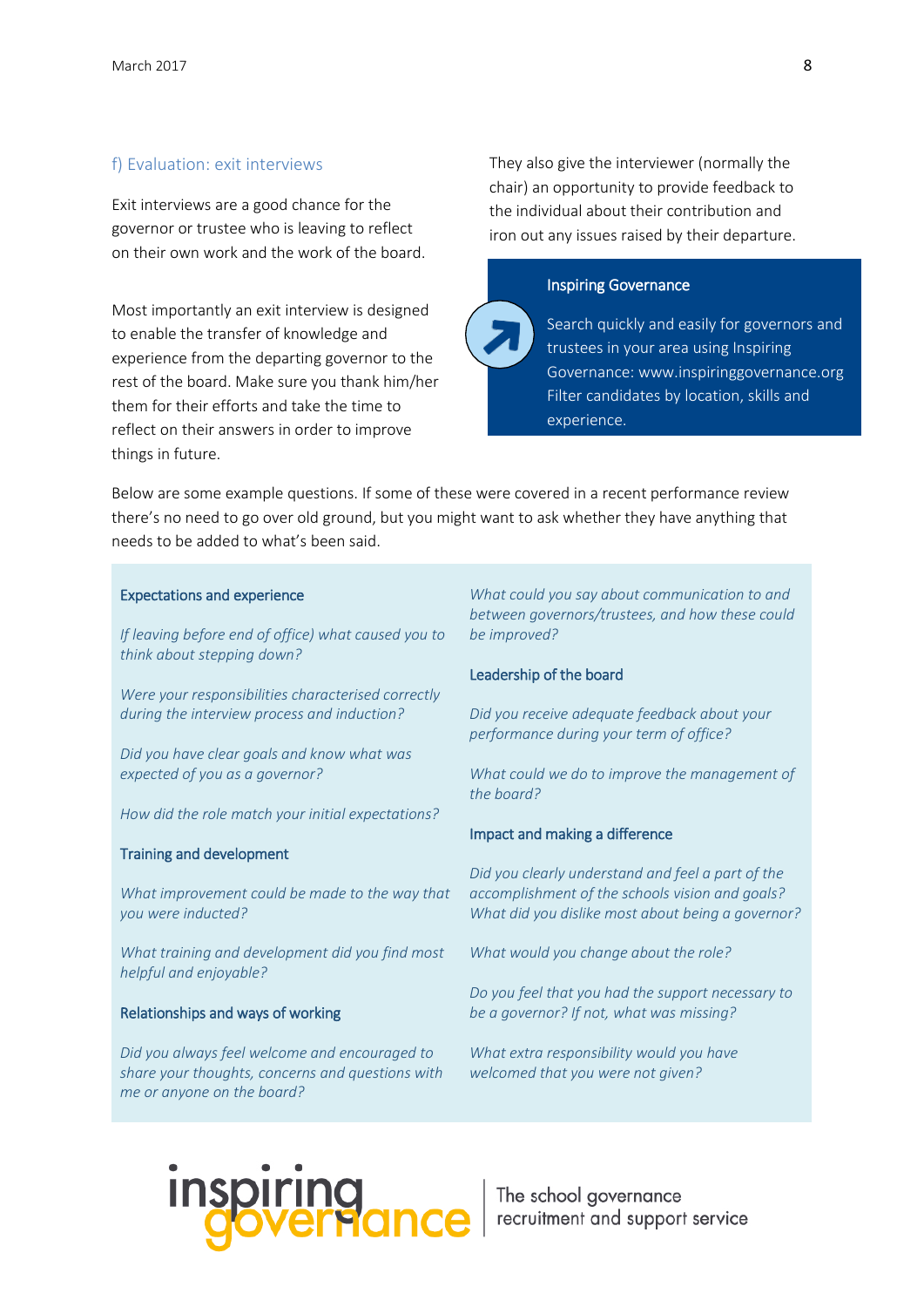# 2. Recruiting: attracting good candidates

Once you have evaluated the skills on your governing board you'll have a good idea of the 'gap' in knowledge, skills or experience that you need to plug.

Anyone who is over 18 can be a school governor or trustee, unless they are disqualified [\(you can find the disqualification](http://www.nga.org.uk/Guidance/Legislation,policies-and-procedures/Model-Policies/Electing-governors.aspx)  [criteria here\)](http://www.nga.org.uk/Guidance/Legislation,policies-and-procedures/Model-Policies/Electing-governors.aspx).They don't need to be a parent.

# a) Attracting good candidates: setting up a panel

When the governing board has decided to recruit they'll also need to decide who will take the lead. This will depend on how many governors or trustees are needed. If you have more than one new governor or trustee to find, you may decide to set up a task and finish group to plan and supervise the process on behalf of the board. The clerk should carry out the administrative work.

If the board does not have the power to appoint, its role is to liaise with the appointing body and decide how the board can help. For example, it may be that the board recommends candidates for appointment. The appointing body should welcome such cooperation from the board.

For those vacancies which can be filled by the board, the panel will coordinate the process from beginning until end; making their recommendation to the board. The clerk should be the single point of contact for candidates looking to find out more information.

#### *A note on appointments*

Finding governors and trustees to join the board is one thing. Appointing them is another. Different schools have different methods of appointing so you need to know who has the final say at your school or group of schools. Here's a rough guide:

| <b>Type of school</b>       | <b>Power to appoint</b> |
|-----------------------------|-------------------------|
|                             | governors or            |
|                             | trustees rests          |
|                             | with:                   |
| Foundation                  | Governing body          |
| <b>Voluntary Aided</b>      | and/or founding         |
| <b>Voluntary Controlled</b> | body                    |
| Community                   | Governing body          |
| Academy, Multi              | Members or              |
| Academy Trust and           | trustee board,          |
| Free School                 | founding body or        |
|                             | sponsor                 |

The panel can be made up of 3 or 4 governors or trustees, including the chair or vice chair. Its remit will depend on the scale of the recruitment but most will include:

- Agreeing the role description where one has not already been approved
- Deciding where and how to advertise
- Informing applicants about what's involved, including key responsibilities, time commitment and the requirement to undertake an enhanced DBS check
- Keeping the chair informed of progress (if they are not part of the group)
- Taking up references
- Shortlisting and presenting their recommendations to the board

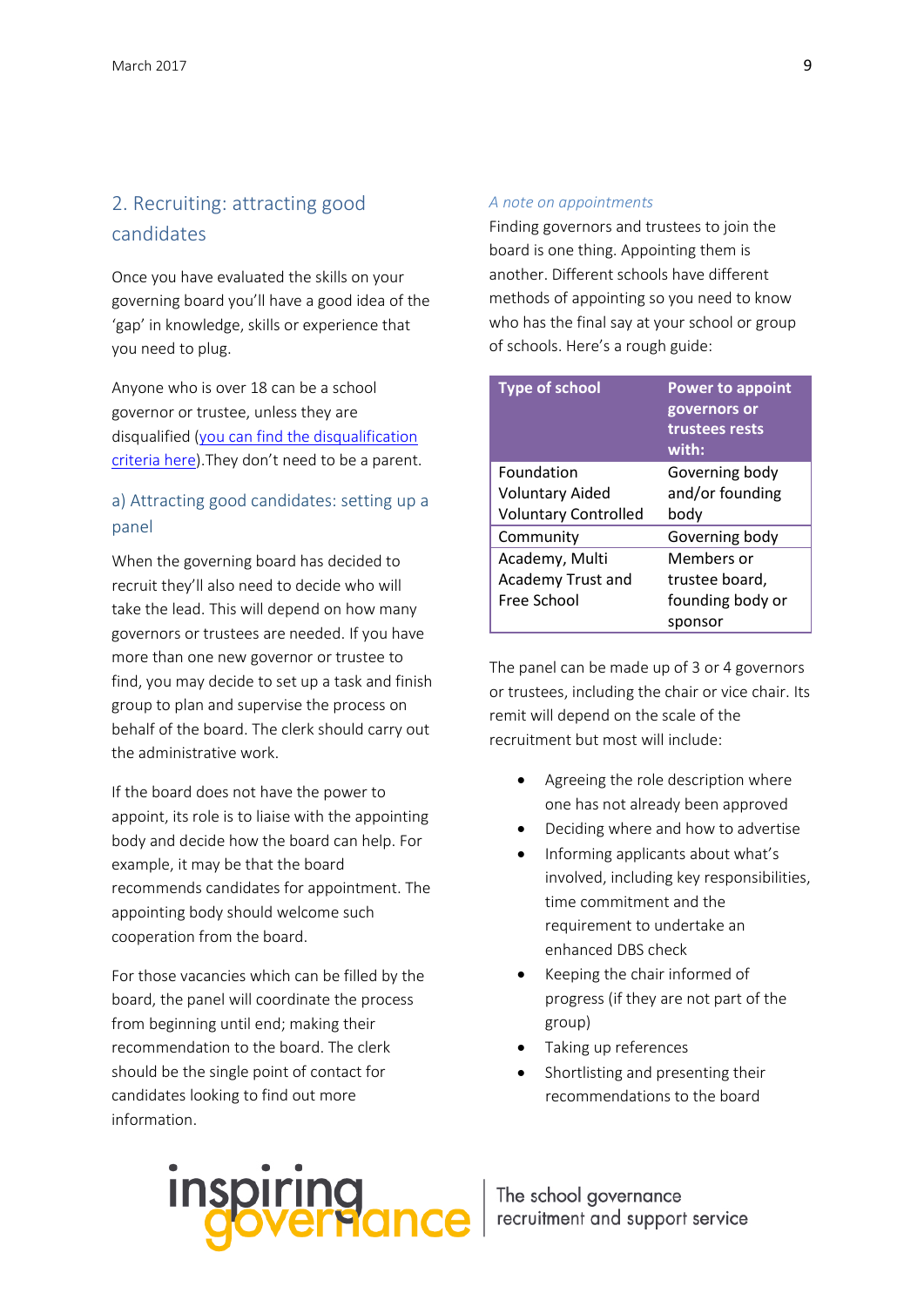• Compiling the induction pack (see page 16)

The formal decision on the appointment of new governors or trustees cannot be delegated.

Once a shortlist has been decided each candidate should be interviewed to discuss the role, responsibilities, time commitment and requirement for a DBS check. We outline this process [here.](#page-12-0)

The school's reception will need to be informed that a board recruitment process has started. Leave the clerk's details at the desk for any enquiries to be redirected. The success of the recruitment process will depend on this process being as smooth as possible.

# Inspiring Governance!

You can use Inspiring Governance to find a new chair. Just tick the option when you register a vacancy at: www.inspiringgovernance.org

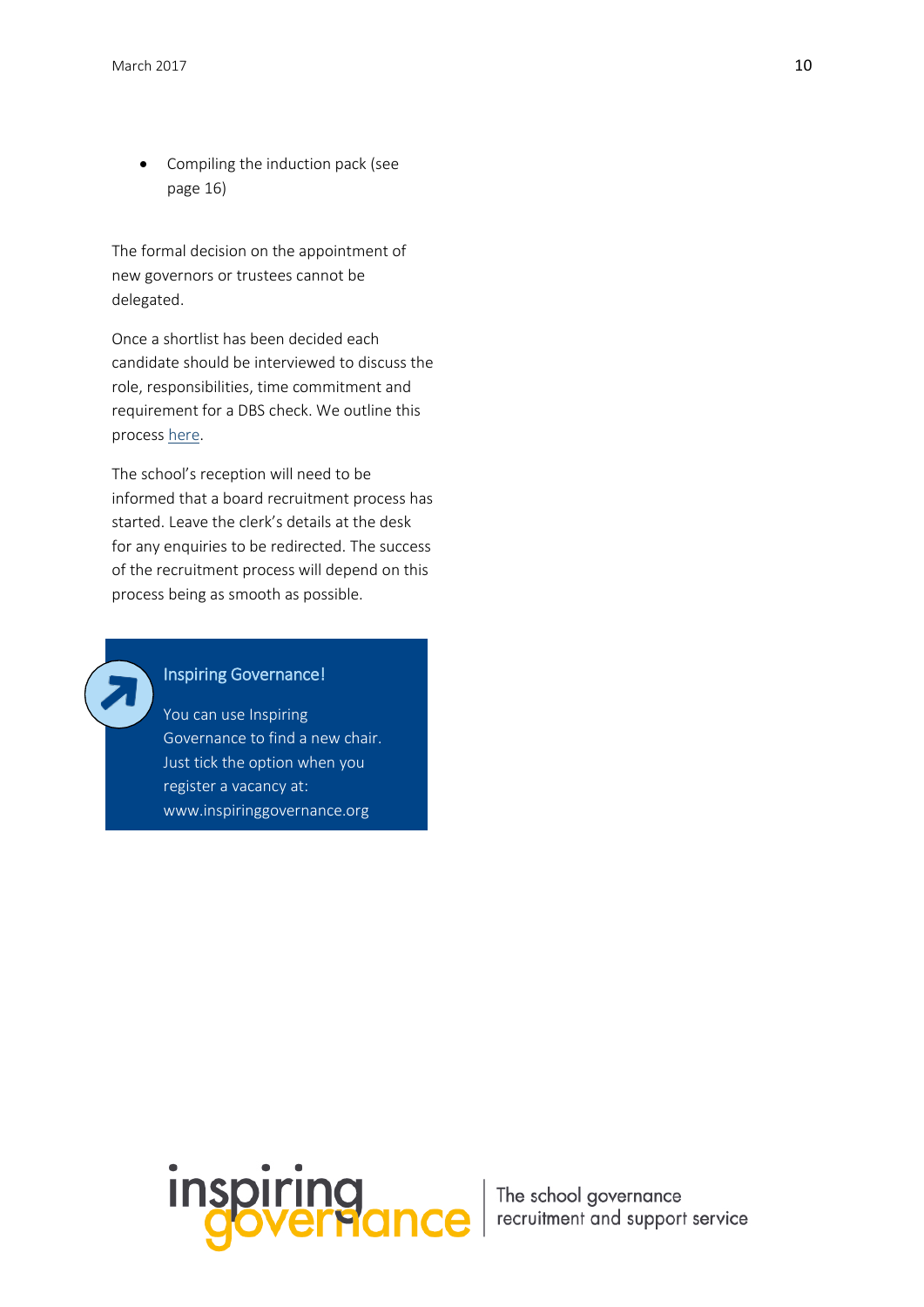a) How do we find good candidates: national volunteer banks There are national charities working to place volunteers in schools as governors and trustees.



Inspiring Governance is a new service that connects skilled volunteers interested in serving as governors/trustees with schools and colleges that need them.

Inspiring Governance is run by the charity Education and Employers in partnership with the National Governance Association. It works with Academy Ambassadors, the Association of School and College Leaders (ASCL), the National Association of Head Teachers (NAHT) and others. Inspiring Governance is funded by the Department for Education and is completely free for all users.

#### *How it works*

Volunteers sign-up online and join a national database. Governing boards can search this database easily to find a local volunteer with the skills or experience their board needs. Inspiring Governance uses smart online technology, which already engages over 6,000 schools and 30,000 volunteers across the country. Hands-on support will be provided where necessary.

As part of the Inspiring Governance service, the National Governance Association is providing free support and expert guidance for volunteers who become governors/trustees via a new dedicated helpline, as well as induction materials and online guidance. NGA is also providing governing boards with free advice and support on the recruitment of chairs.

To access the bank go to [www.inspiringgovernance.org](http://www.inspiringgovernance.org/) and sign up to start recruiting.

# Academy **Ambassadors**

Academy Ambassadors is a non-profit organisation that recruits high-calibre business people and leading employers as trustees to multi-academy trusts. They provide a recruitment advisory and search service and their national database includes a range of candidates that can support growing and medium-large trusts, in particular finding trustees with financial, change management, risk and HR/legal skills. The service is free. [www.academyambassadors.org](https://protect-eu.mimecast.com/s/n1Q7Bt9J5Fz)

#### *How it works*

Multi-academy trusts register with Academy Ambassadors to access the services of an advisor who will help the trust compile a role description to advertise the specific roles required to enhance the board. The trust is provided with a list of sifted candidates and the trust leads the recruitment process. Those appointed through Academy Ambassadors receive an induction pack, 'On Board' induction meeting and access to an annual conference. Note that the service is not available to single LA schools or GBs within MATs, but only to main MAT boards.

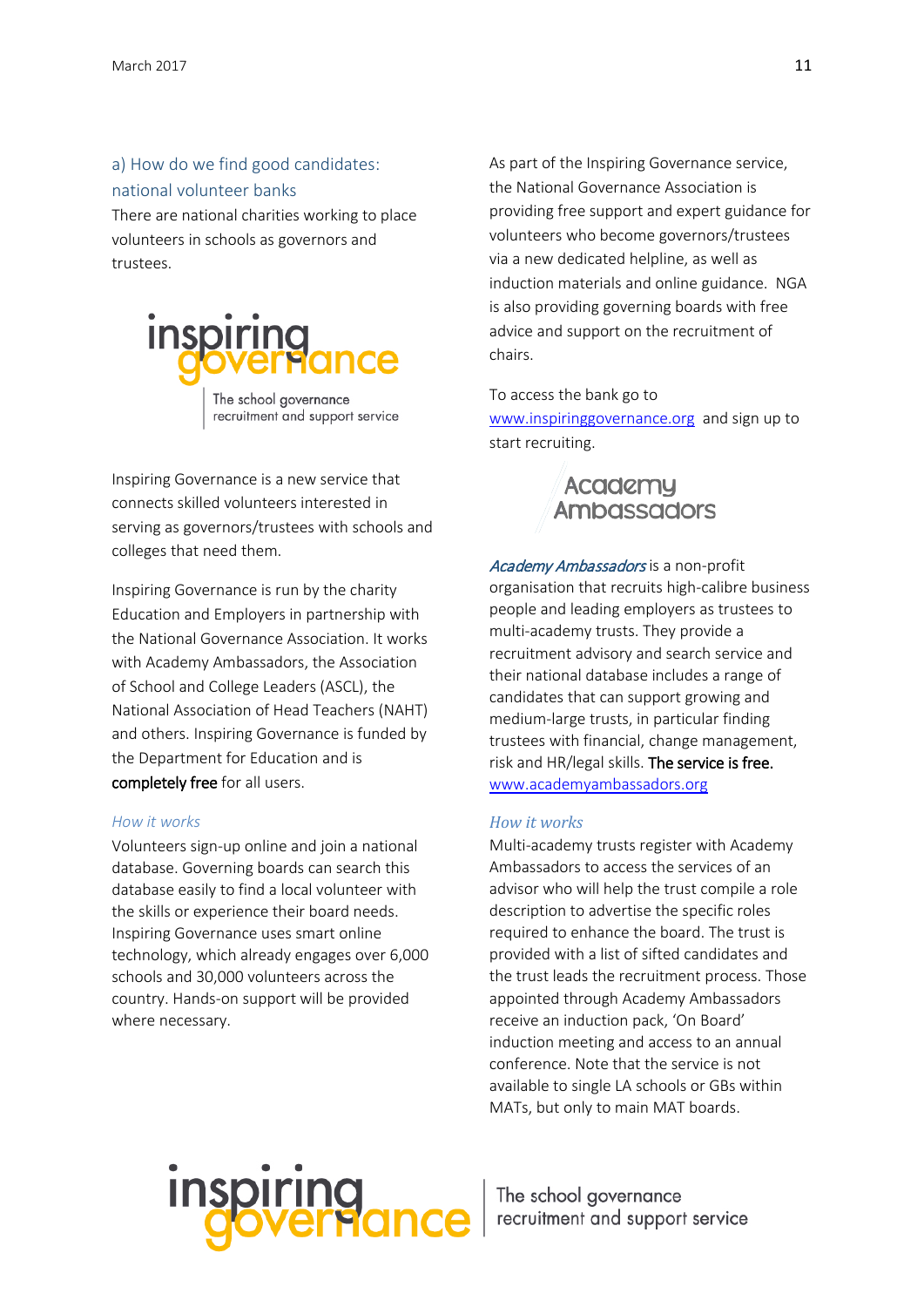<span id="page-12-0"></span>

Do-it volunteering database is a national database of volunteering opportunities generally but includes school governance. Create a volunteering opportunity for a school governor online at<https://do-it.org/>

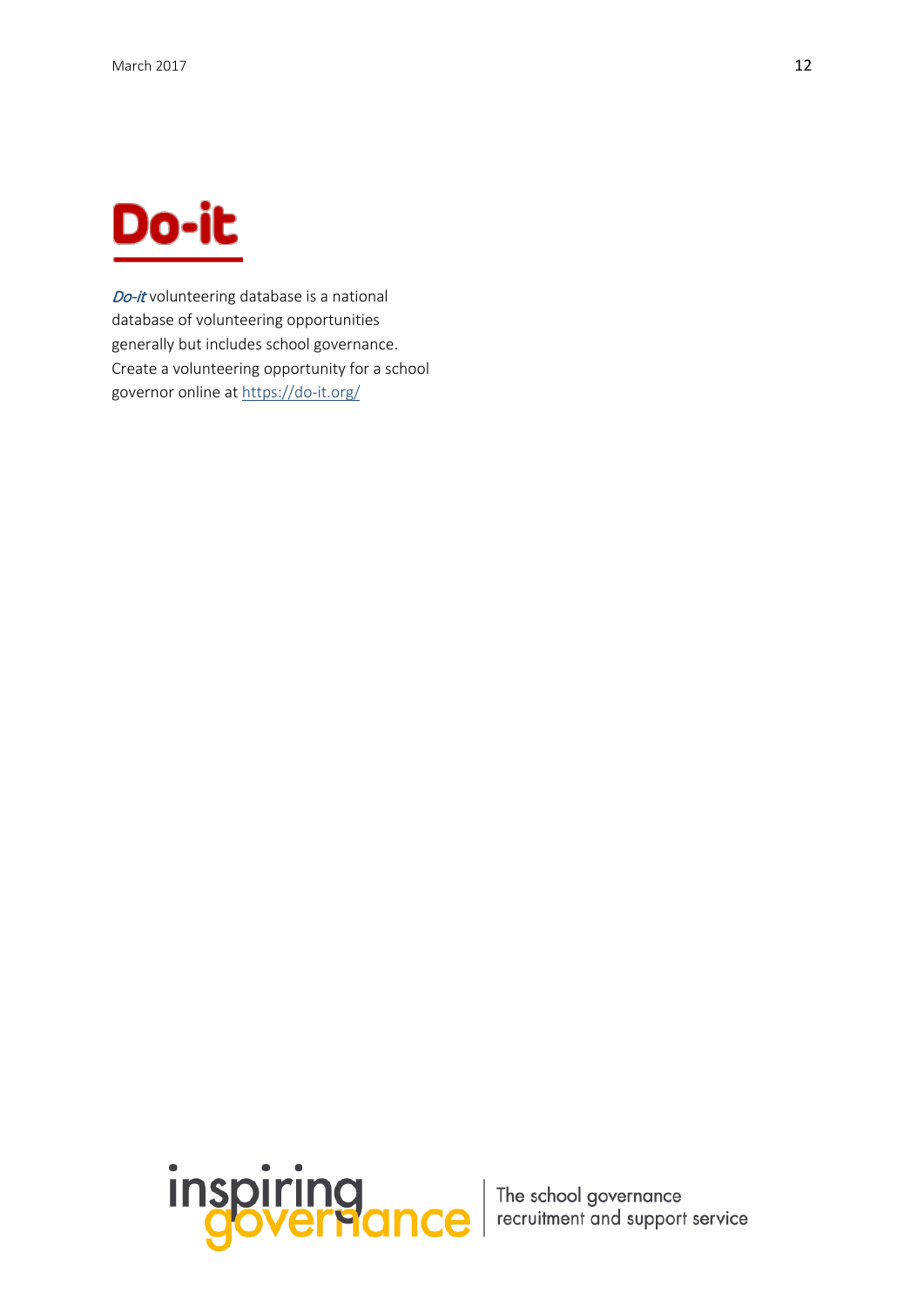# b) How do we find good candidates: parent and staff governor elections

For elected staff and parent categories of governor, the recruitment process is different to the co-opting or associate category as there will need to be an election. Your school should have a procedure for how this is to be run, including who will oversee the process (normally the headteacher) and who will act as the returning officer (normally the clerk).



These packs include:

- Guidance notes on creating a procedure for electing parent governors
- A model election procedure that can be easily adapted for your own school
- A model nomination letter
- A model nomination form
- A model letter to parents for election ballot
- A model ballot paper
- A copy of the qualifications and disqualifications to serve as a school governor.

When you call an election and seek candidates be clear about the skills needed by the governing board, which have been identified by your skills audit. Highlight the time commitment, training requirements, role and responsibilities and code of conduct. It is a

# **inspiring**<br>**Governar**

good idea to arrange a meeting with interested candidates to explain the role in more detail. NGA's [role descriptions](#page-25-0) for [governors and trustees can be found here.](#page-25-0)

# c) How do we find good candidates: advertising locally

For some categories of governor/trustee, such as elected parent or staff, the recruitment process will need to be local because the pool of candidates needs to come from the school's community.

#### *School communications*

There are a number of simple ways that the school(s) could advertise a vacancy on the governing/trustee board. For example, a letter home, placing adverts around school, in the school newsletter, and through making use of the school website and other communications. Some schools also have social media accounts which would enable you to reach many people directly for free. The parent body is likely to have a wide range of people with relevant skills too – so there is scope for the board to appoint new governors/trustees whom are parents but not necessarily as parent governors/trustees.

Schools with a religious character may also advertise vacancies through the Parish and related voluntary organisations.

#### *Local press*

For the remaining categories of governor/trustee the local press can be a useful way to get the word out. Try contacting [local radio stations](http://www.bbc.co.uk/radio/stations) as they are often willing to report community stories and appeals. Another way to get the word out is by placing an advert in the jobs section of the local paper.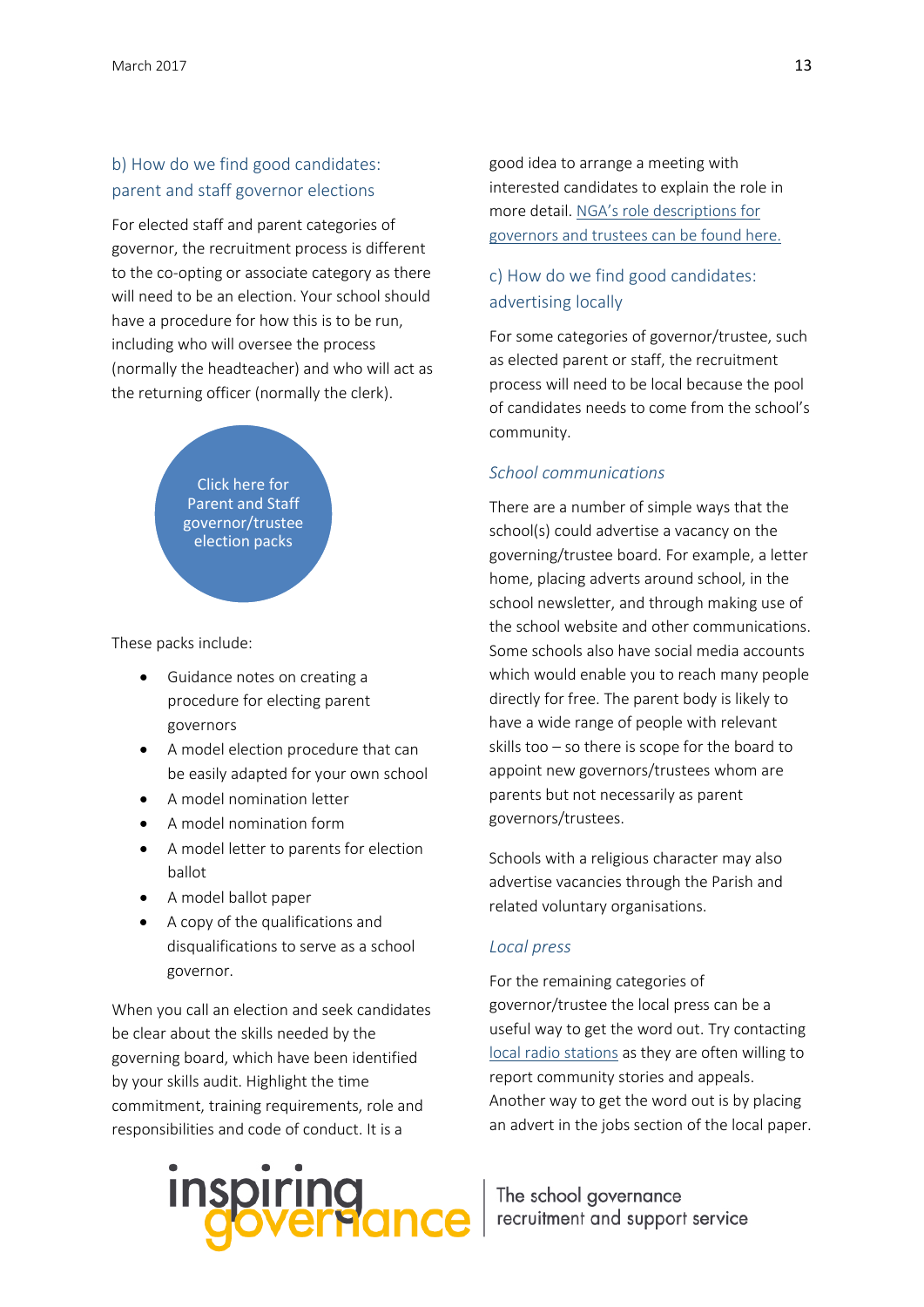You might also find local shops or supermarkets have notice boards that you can use for a small fee or for free.

#### *Local volunteer centres*

Most towns and cities in England have well-established volunteer centres, placing volunteers where they are needed around the community. Volunteer centres are often a good place to start looking for volunteers. Find your local volunteer centre at: [Volunteering England.](http://www.volunteering.org.uk/)

#### *Headhunting*

Sometimes the best way to net the ideal candidate is by drawing up a list of people you think would fit the bill and targeting them yourself. Picking up the phone and asking outright is quick and effective. It is, however, important to be clear that at this point you are just seeking their interest; they will still need to apply and be interviewed formally. The board needs to ensure that it conducts this sort of recruitment transparently. The board must not become a clique or be perceived to be so.

#### *Local employers*

Local business people are a rich seam for new governors and trustees because they often have many transferable skills to bring from their professional life. When advertising, try to emphasise that their skills will help the board to govern well. The Nolan principles are important here as is a willingness to work alongside education professionals. Importantly, governors and trustees need a willingness to learn about their role.

Highlight the positive and rewarding contribution that governors and trustees make

# **inspiring**<br>**governar**

to the community and the continuing professional development on offer for those who volunteer. The key reports that make the case to employers are: the City of London and Corporate Citizenship report: *[Volunteering: the](http://corporate-citizenship.com/wp-content/uploads/Volunteering_The_business_case.pdf) [business case](http://corporate-citizenship.com/wp-content/uploads/Volunteering_The_business_case.pdf)* (pdf) and the Confederation of British Industry report: *[Leading the way](http://www.cbi.org.uk/cbi-prod/assets/File/pdf/leading_the_way.pdf)* (pdf). More resources, including videos, can be found on the Inspiring Governance website: [www.inspiringgovernance.org](http://www.inspiringgovernance.org/) 



TIP! Try contacting the [British](http://www.britishchambers.org.uk/)  [Chamber of Commerce.](http://www.britishchambers.org.uk/) Local chambers encourage members to bridge the gap between education and business.

#### *Local authority*

All maintained schools must have one local authority governor. Local authority governors may be any person the local authority chooses to nominate for the role, but often the local authority is interested in volunteers that have approached the council to be a school governor, or candidates that the school itself suggests. Academies can still ask the local authority to nominate possible trustees or academy committee members, but in both instances the local authority nominates the candidate and the governing board chooses to appoint them, which means that the governing board decides whether the candidate has the skills necessary to contribute effectively or not.

When approaching the local authority – usually the governor services unit – specify the skills that your board needs in a candidate and the time commitment. You should reject any local authority nominated governor if they don't have the skills or are unable to make the commitment.

The school governance  $\left| \begin{array}{c} \begin{array}{c} \begin{array}{c} \end{array} \\ \end{array} \right|$  recruitment and support service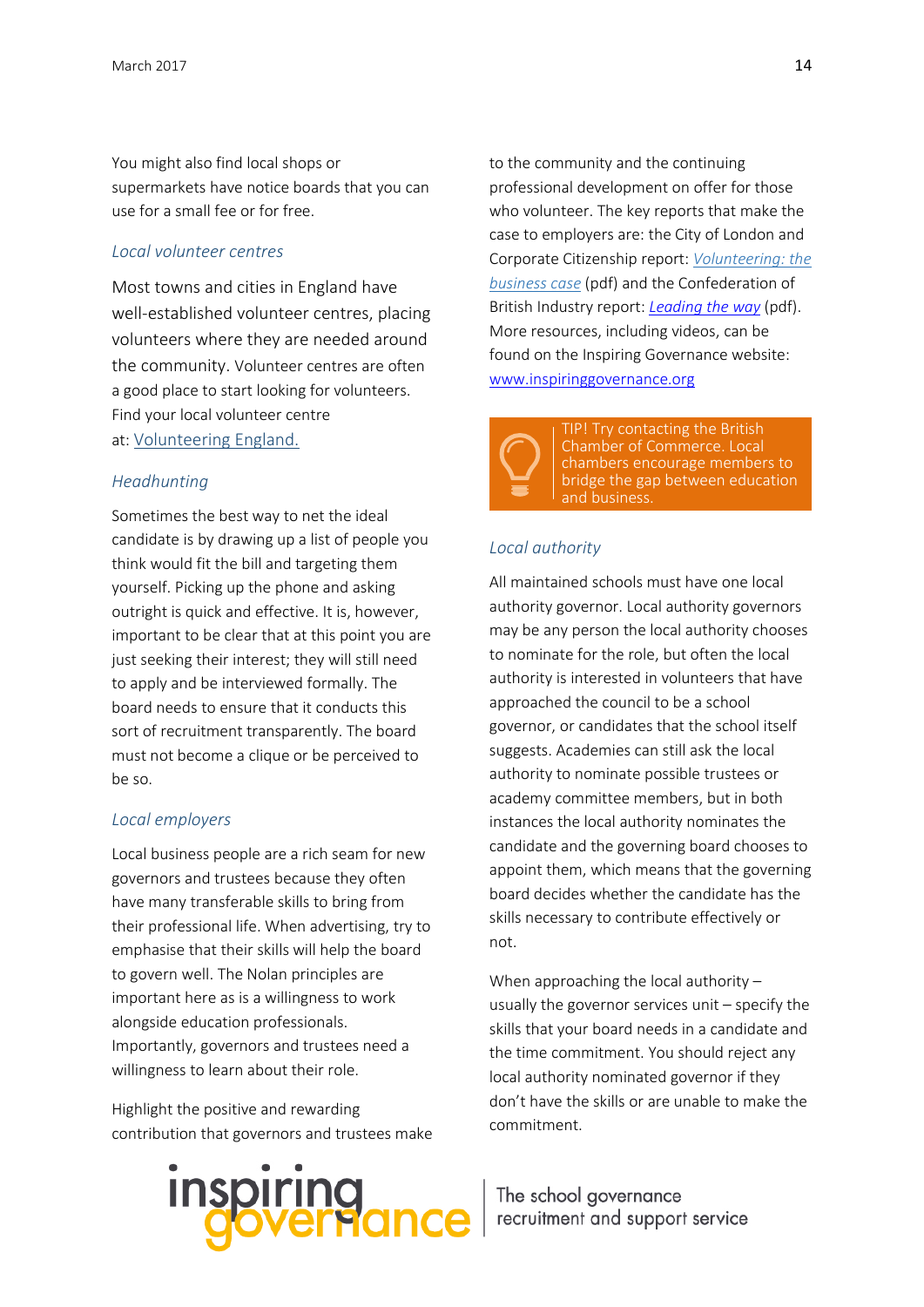Some local authority governors may also work for the local authority but it's important to remember that they do not represent the council when sitting on the board, nor do they represent a political party. Local authority governors still need to be interviewed.



TIP! If you need an LA governor you can always take the initiative. Source the volunteer yourself and ask the LA to nominate them.

#### *Foundation body*

Foundation governors/trustees are either appointed to the governing board or they assume the role because they hold a certain position. Foundation governors/trustees are appointed by either the religious or foundation body to preserve the ethos and character of the school, including where the school has a religious character.

The school's Instrument of Government will set out how many foundation governors you should have. In academies, the number of trustees will be set out in the Articles of Association.

The clerk to the governing board of a school with a religious character will inform the founding body that there is a vacancy and ask that they make an appointment to join their board. Such a nominee, once appointed, is tasked with upholding the religious character of the school in addition to their other responsibilities as a governor. It is the responsibility of the person entitled to make the appointment to ensure that their nominee has the skills needed to contribute to the effective governance and success of the school.

If the vacancy is for a foundation governor/trustee appointed by the diocese, parish or other type of foundation, your skills audit will be invaluable in informing them about the type of governor or trustee that you are looking for.



#### Inspiring Governance!

If you find and place your new recruit via the Inspiring Governance service they'll get a copy *Welcome to Governance* or *Welcome to a Multi Academy Trus*t, access to an NGA helpline and much more.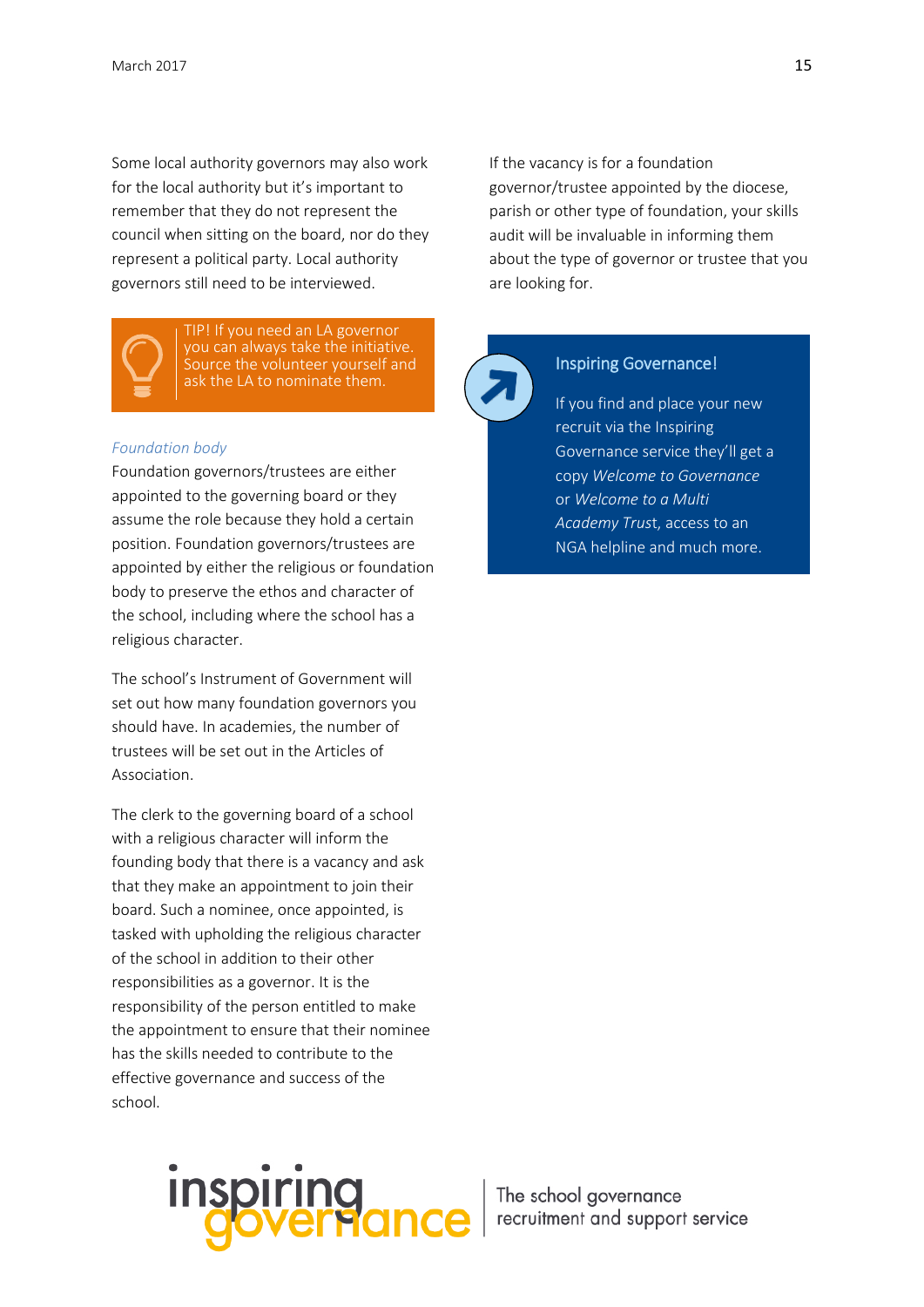You can learn more about the composition of governing boards in Welcome to Governance and Welcome to a Multi Academy Trust, free when you place a volunteer with the Inspiring Governance service or [order a copy.](http://myaccount.nga.org.uk/public/shop/default.aspx)

inspiring<br>governance | The school governance<br>governance | recruitment and support service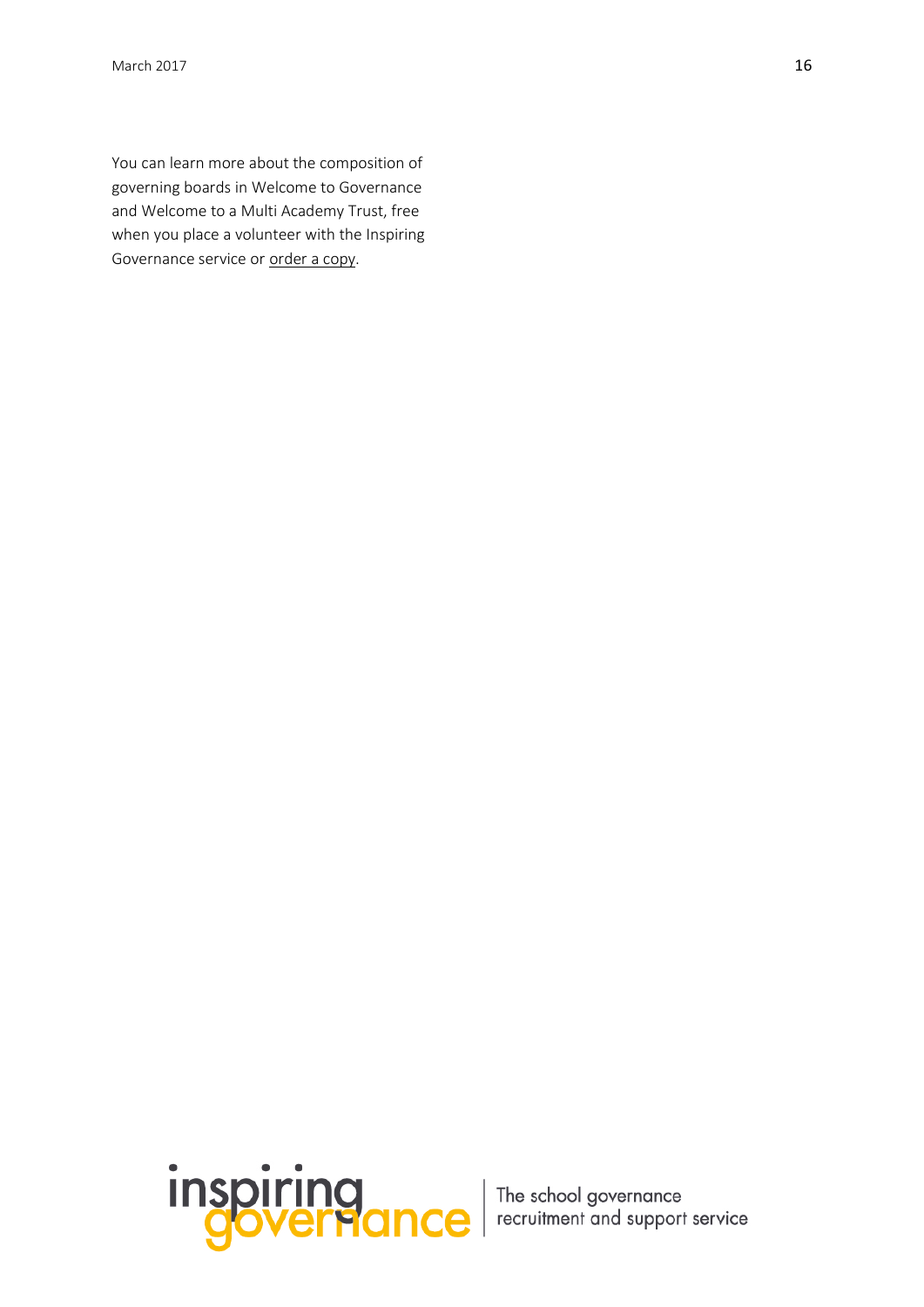### 3. Appointing: interviewing and references

Having advertised locally or nationally and/or headhunted, you have some candidates. This section explores the interview process, taking up references and making a co-opted appointment.

#### Shortlisting for co-opted governors and trustees

applicants against the candidates who do not meet the criteria.

After the closing date, the panel reduces the candidates to a shortlist of two or three depending on how many applications you received.

The shortlisted candidates are those whose skills, experience and knowledge best match the requested criteria and add the most value. These candidates can now be invited to be interviewed.

#### *Interview*

Before recommending a candidate to the full governing board for approval the candidate should be interviewed to make sure that they are suitable to join the board. This also gives the candidate an opportunity to ask questions and make an informed decision about whether governing at your school is for them.

During the interview you should take time to explain the ethos and values of the school or group of schools. You should also outline the strategic priorities. Be sure to highlight the distinction between the roles of the governing board (strategic) and the schools leadership (operational) to ensure that the potential appointee understands their remit. Getting this right is absolutely crucial.

Explain why you have shortlisted them and be up front about the challenges you face as a board.

Now is the time to be absolutely clear about the roles and responsibilities, training requirements, time commitment and requirement for an enhanced DBS check. We estimate that the time commitment is between 10 and 20 days per year – the top end of that is for governors/trustees with added commitments such as chairing committees. Training should be ongoing and begins with induction.

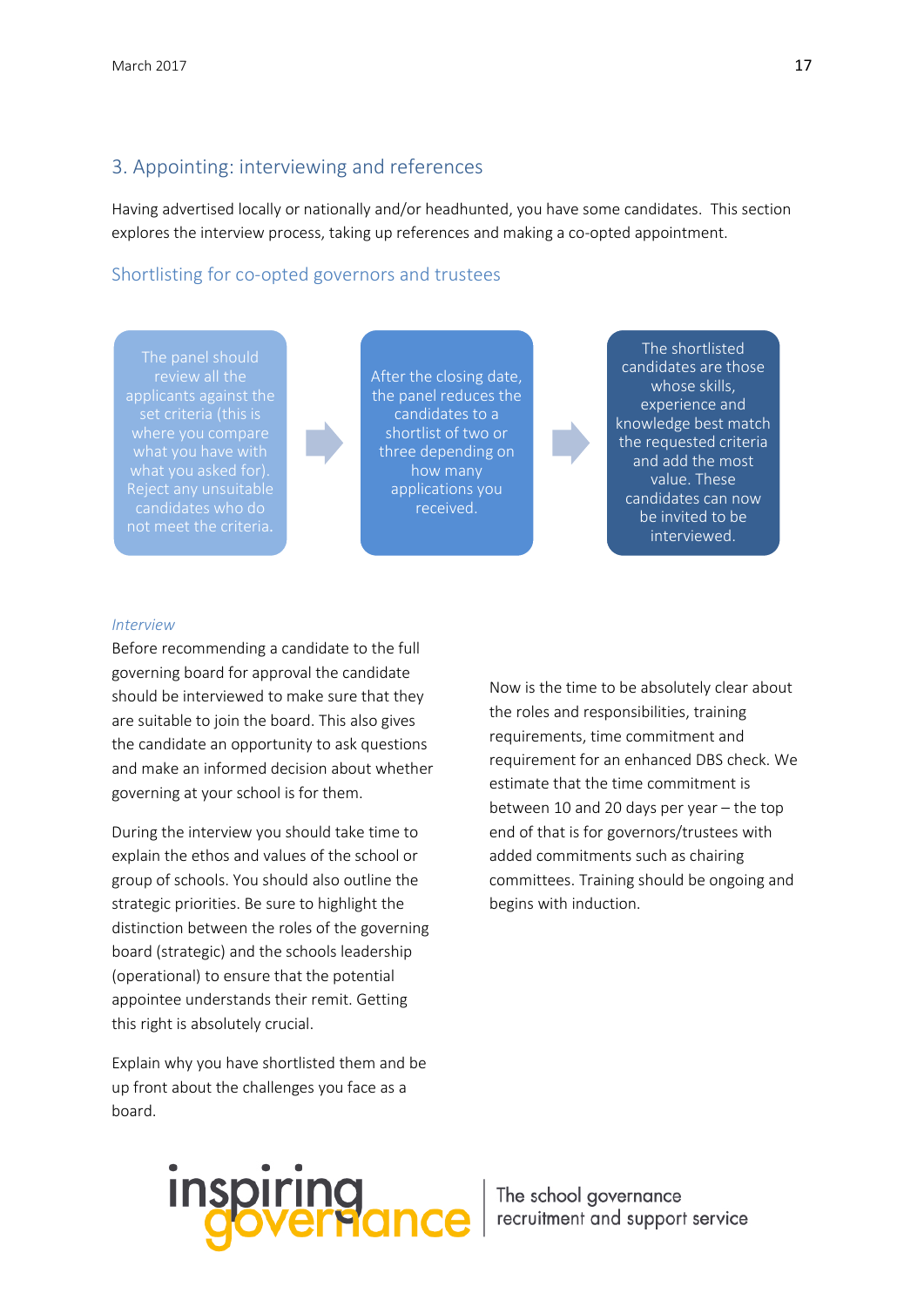If your school is maintained by the local authority, you might want to point out that if the candidate is employed, under Section 50 of the *Employment Rights Act 1996,* they are entitled to 'reasonable time off' to undertake public duties; this includes school governance. Reasonable time off is not defined in law and individuals need to negotiate with their employer how much time will be allowed. Prospective governors might usefully approach their employer about time off work prior to their appointment to ensure that they can fulfil their role.

[Click here for more information about the](http://www.inspiringgovernors.org/employers/)  [benefits to employers who encourage](http://www.inspiringgovernors.org/employers/) their [staff to govern.](http://www.inspiringgovernors.org/employers/)

It might be prudent during the interview to call attention to your expenses policy.

Governors and trustees may receive out of pocket expenses incurred as a result of fulfilling their role. To know that caring for elderly dependents or children will not be a barrier to joining the board is an important piece of information for those with such responsibilities. NGA supports proper payment of expenses, and recommends that governing boards should have an expenses policy. Payments can cover incidental expenses, such as travel to training events and childcare, but not loss of earnings.

After the interview you should inform the candidate/s of the next steps in the process and the timeframe in which they can expect to hear the outcome. You should aim to make a decision as soon as is practicably possible after the last interview.

Interview questions should be relevant to the role and skills you're looking for. Here are some suggestions:

- *1. Why are you looking to be a governor/trustee?*
- *2. What attracted you to this school/trust/role?*
- *3. What experience, knowledge or skills would you bring to the role?*
- *4. Our school is dedicated to improving educational provision for children and young people. In what ways would you hope to be able to support us in meeting our goals?*
- *5. What experience (if any) do you have of developing an organisation?*
- *6. What opportunities or challenges does the current political and economic environment offer?*
- *7. Which professional/voluntary role have you enjoyed the most and why?*
- *8. What do you consider to be the greatest achievement to date?*
- *9. What do you consider to be your strengths and weakness?*
- *10. How would colleagues or peers describe you?*
- *11. Can you describe how the role of the governor/trustee is different from that of a manager?*
- *12. What is your understanding of conflict of interests?*
- *13. If you felt uncomfortable with a decision that has been made by the governing board, how would you raise and discuss the matter?*
- *14. Will you be happy to abide by the Nolan principles of public life and code of conduct this governing board operates under?*

**inspiring**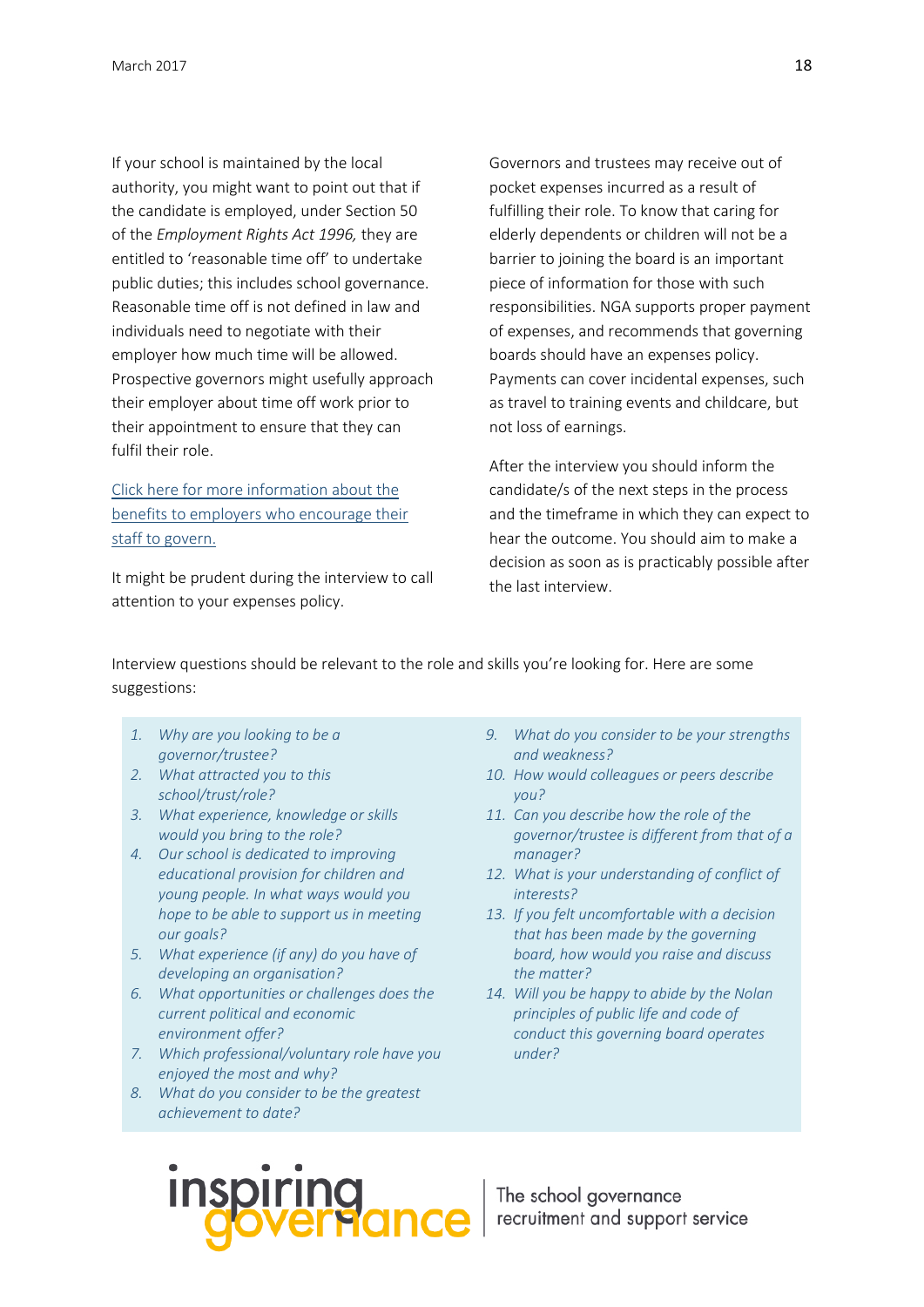#### *References and other checks*

Take up references before making the recommendation to the full governing board. Open references should not be accepted but as long as the referee's details are recorded with notes of the call it is fine to accept a reference obtained by phone. If the candidate has governed at another school, make sure to get a reference from that school. Governors and trustees should not serve on more than two governing boards at the same time. This is to prevent individuals having undue influence over a number of schools and was one of the many outcomes from the ['Trojan horse'](http://www.nga.org.uk/Chairs-Blog/Current-Blogs/Sept-Dec-14/Lessons-from-Trojan-Horse.aspx) inquiry.

This [declaration](http://www.nga.org.uk/getattachment/522cf922-61dc-4124-b071-24452698036f/Declaration-of-Interest-Form-FINAL.docx.aspx) of interests form should be completed by the individual to declare conflicts of interest. All governing boards are required to publish on their websites a register of relevant business and financial interests, including governance roles in other educational institutions.



TIP! Taking up references is really important. It gives you someone else's view on the candidate's character, reputation and trustworthiness.

Conflicts of interest are not limited to financial interests - they also apply to conflicts of loyalty. The guiding rule is to avoid all conflicts of interest if at all possible before they become a problem, thus avoiding having to manage them later. If in doubt, a rule of thumb is to avoid appointing close friends and relations of current governors and trustees. [The Nolan principles](https://www.gov.uk/government/publications/the-7-principles-of-public-life/the-7-principles-of-public-life--2) are germane to this and any new board member must be willing to abide by them.

#### *Making the appointment*

In maintained schools there must be a formal proposal to the full governing board, and the outcome of the decision on whether to appoint the candidate for the co-opted governor category must be recorded in the minutes. In academies, the process will be outlined in the articles of association.



TIP! Think about the different ways a person could get involved in the life of your school or at a different school: www.inspiringthefuture.org

It is best practice not to invite the candidate to a full governing board meeting at which the vote on their appointment will take place. Afterwards you can inform the candidate/s of the outcome. Do remember to inform the unsuccessful as well as the successful candidates.

Depending on the cycle of your meetings you can then arrange for new governors to attend the next appropriate meeting, which may be a committee meeting.

All schools must carry out Disclosure and Barring Service (DBS) checks on governors and trustees. Prospective governors/trustees should know that they will be required to undergo an enhanced DBS check and that their appointment is subject to this.

Academy trusts are required to inform the Department for Education when certain positions are vacated or appointed to. These include: members, trustees and members of academy committees.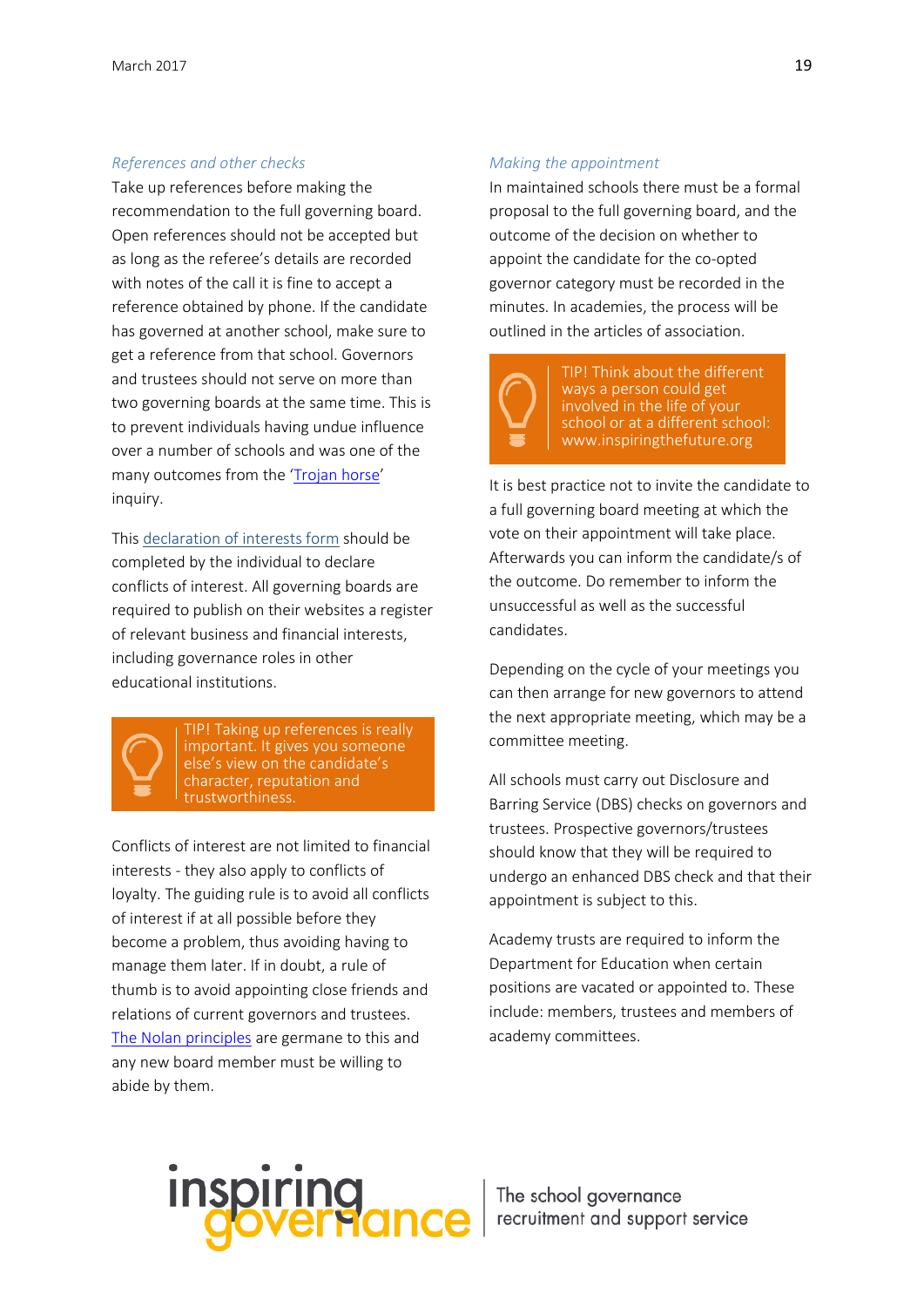<span id="page-20-0"></span>After any appointment the clerk must arrange for the school's website to be updated with certain information including the register of interests. Edubase, the government's central register for education institutions, must also be updated. And don't forget to keep your NGA membership details up to date by emailing: [membership@nga.org.uk.](mailto:membership@nga.org.uk)

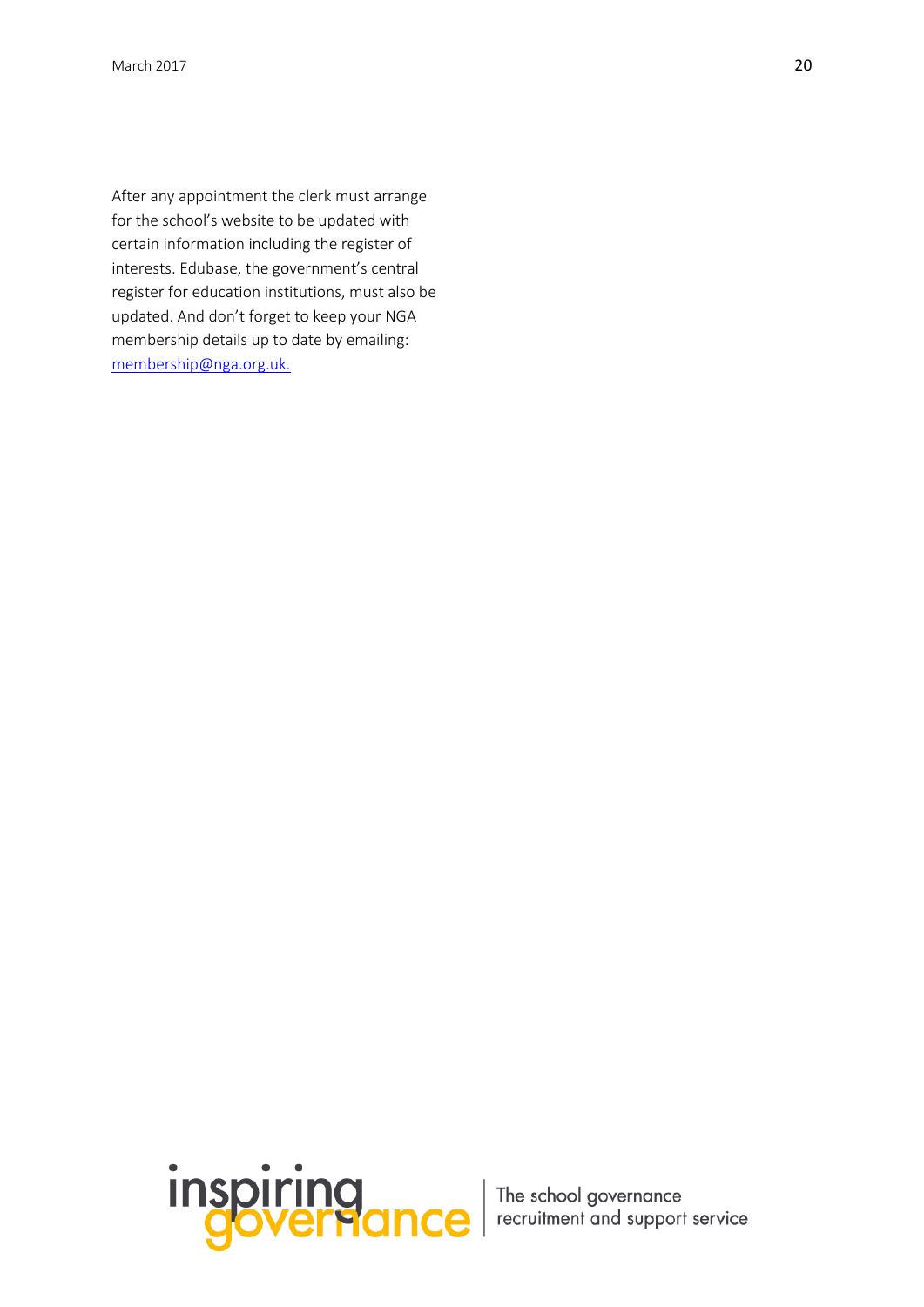### 4. Inducting: training and support

It is essential that governing boards are committed to training new governors and trustees. New recruits should be in no doubt about what their powers and responsibilities are and how to carry them out.

The essential guide for new governors of LA maintained schools is called [Welcome to](http://www.nga.org.uk/Publications/Welcome-to-Governance-Resources.aspx)  [Governance.](http://www.nga.org.uk/Publications/Welcome-to-Governance-Resources.aspx) The equivalent guide for trustees in a multi academy trust is called [Welcome to](https://goo.gl/dP1tP7)  [a Multi Academy Trust.](https://goo.gl/dP1tP7) If you are a GOLD member of the National Governance Association, every new governor joining your board is entitled to receive a copy of these guides. Your clerk just needs to email NGA at [membership@nga.org.uk](mailto:membership@nga.org.uk) or call us on 0121 237 3780. If your volunteer is recruited from Inspiring Governance, they will get a free copy once you have reported the appointment.

#### a) Inducting: Training

Induction training should be tailored to the individual. For example, governors who have served on boards in other walks of life may understand the principles of good governance but will not necessarily understand education jargon, school funding, or the curriculum offer. New governors and trustees should feel able to ask questions about these issues and their experience in other fields should be respected.

Ongoing training for governors and trustees is crucial and the role of the clerk in organising and facilitating that training should be made clear to new recruits. The clerk will hold a record of all training undertaken by members of the governing board and should, along with



the chair, plan training in keeping with the individual's strengths and weaknesses and also account for any committees they sit on.

It is beneficial for new governors to go on external training courses. Many local authorities provide packages of training, but there are national programmes too and you should shop around for the best price and quality package.

For training in data, many providers such as [Fischer Family Trust](http://www.fft.org.uk/fft-live/governor-dashboard.aspx) either host demonstrations online or provide detailed guidance on their websites. Governing boards can also obtain information directly where schools use a specific provider or detailed tracking system to collect their own data in order to monitor pupil attainment and progress.



#### Inspiring Governance!

If you find your new recruit via Inspiring Governance they'll get a free copy *Welcome to Governance* or *Welcome to a Multi Academy Trus*t.

When joining the board the level of information can feel daunting even if the recruit has prior experience of governance. To help make sense of it, every new governor/trustee should be given the following basic information:

 Welcome to Governance or Welcome to a Multi Academy Trust – both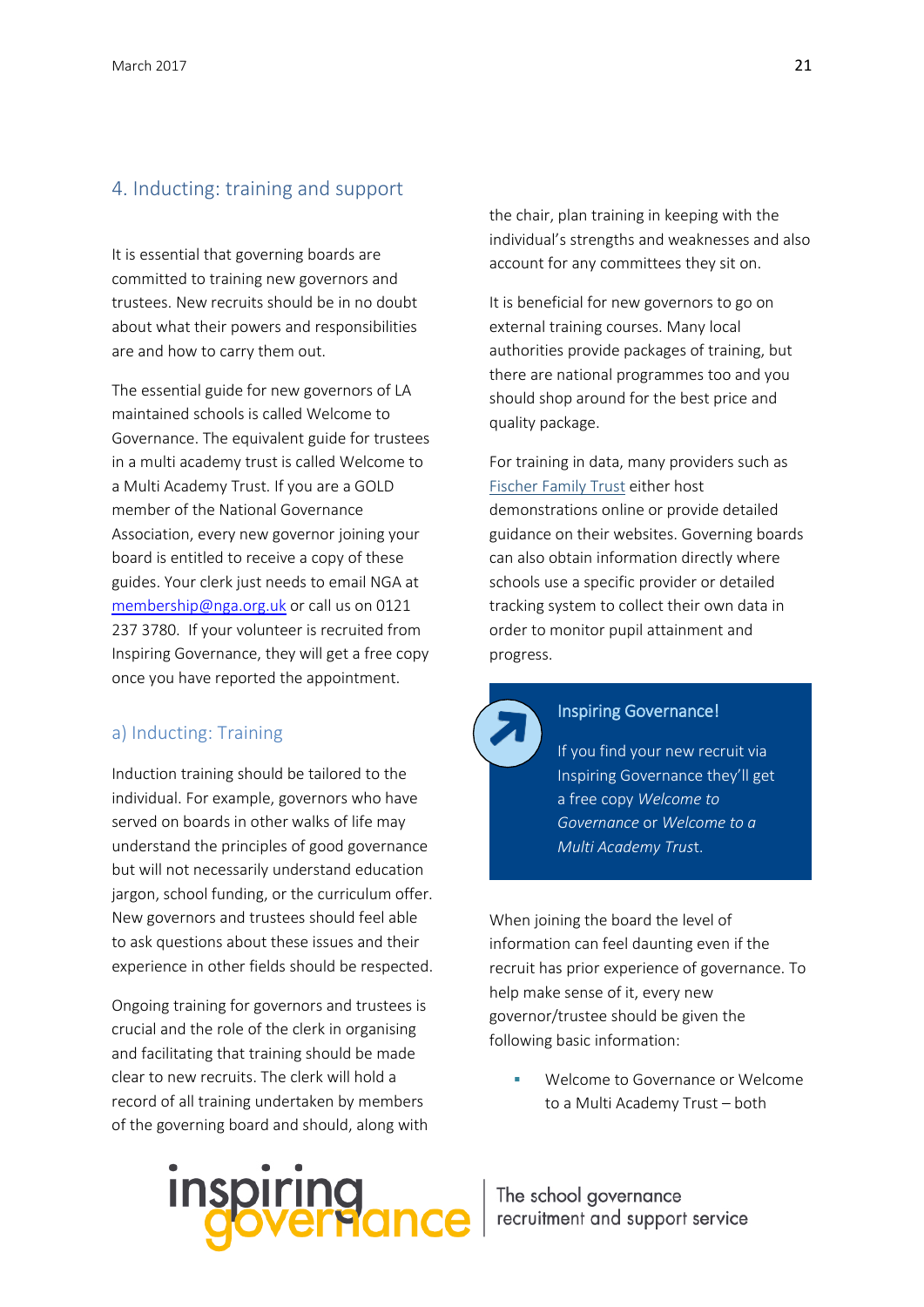include a glossary of education terminology.

- A copy of the school's Instrument of Government or Articles of Association and scheme of delegation
- The school's current prospectus (if the school has one) or a link to information on the school's website
- Information about the performance standards in the school including login details for FFT Data Dashboard or other data sources
- The school and governing board's most recent self-evaluation or facilitated review
- In academies, a copy of the funding agreement
- The code of conduct [\(NGA](http://www.nga.org.uk/Guidance/Legislation,policies-and-procedures/Model-Policies/Code-of-Practice.aspx)  [recommends that all governing](http://www.nga.org.uk/Guidance/Legislation,policies-and-procedures/Model-Policies/Code-of-Practice.aspx)  boards [adopt a code of conduct\)](http://www.nga.org.uk/Guidance/Legislation,policies-and-procedures/Model-Policies/Code-of-Practice.aspx)
- A calendar of meetings for the year, both for the full governing board and its committees
- The current strategy document including key priorities
- The most recent Ofsted inspection report
- Access to the policies adopted by the governing board
- A copy of or link to the Department for Education's Governance Handbook
- A list of the governing board's committees and terms of reference
- A list of the members of the governing board/academy trust body

# **2** ngal<br>23 learninglink

Starting in the summer term of 2017, NGA Learning Link will offer online training for school governors, trustees and clerks. Learning Link will also feature eight new induction modules for governors and trustees to use for free when they are placed using [Inspiring](http://www.inspiringgovernance.org/) [Governance:](http://www.inspiringgovernance.org/)

Governance: your role, your responsibilities, your organisation

Education: your organisation – making sure children get the education they deserve

Strategy: living your values, reaching your vision, managing the risk

Achievement: understanding the power of data and improving outcomes

Resources: making the most of what you've got

Collaboration: working as a team to improve the organisation

Compliance: assuring your organisation, keeping it safe, secure and solvent

Effectiveness: governance making an impact and changing lives

Learning Link will support users to learn in a way that suits them – remotely, during the day, in the evenings and at the weekend – with 24/7 support. New Inspiring Governance recruits will be sent login details. To find out more visit www.nga.org.uk/learninglink

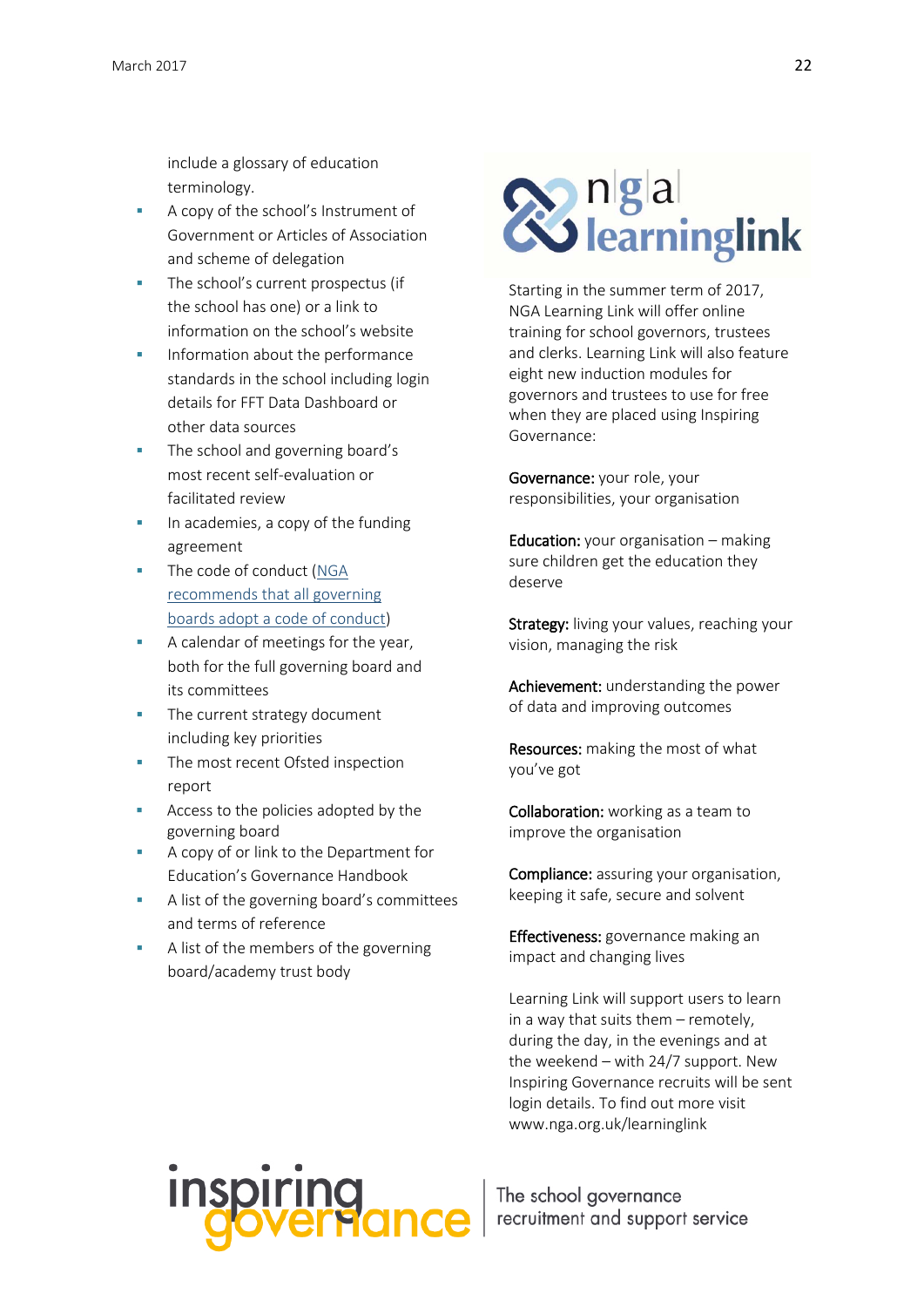#### b) Inducting: Support

Many chairs allocate an experienced board member as a mentor for new governors/trustees. This can be extremely beneficial to new recruits and provides a way for them to ask questions.

Be deliberate about who you choose to be a mentor and make they know what is expected of them. Mentors set an example for how board members should behave. They should be able to ask good questions, have the time to listen and meet with their mentees, provide motivation and encourage reflection. You may want to share this role around the board, or it may be useful to assign this to the vice chair.

The clerk to the governing board is also an invaluable source of help and support and their responsibilities should be made clear so that new governors and trustees feel comfortable asking them for information and advice.

# Top tips for retaining governors and trustees

1. Take the governance of your school (or group of schools) seriously. Seriously enough to have a role description, person specification and code of conduct to demonstrate who you're looking for and what's expected of them.

2. Look at your track record. Do new trustees come for the first meeting or two and then quietly disappear? This could be an induction issue. Make sure each new governor/trustee is mentored by a more experienced board member, has accessed the Inspiring Governance helpline and has enrolled onto an induction programme.

3. Look at the commitment required. Are meetings sensibly timed with board papers circulated in advance? Are there briefing notes on topical matters written for the governor/trustee audience? Are visits to the school appropriate with a strategic purpose?

4. All governors and trustees should have an annual development conversation with the chair or vice chair of the board. This can help with identifying training needs and succession planning and gives the board member a chance to reflect on their own contribution.

5. For chairs especially, respect and cultivate the knowledge and experience that people bring to the role. Give newer members the opportunity to speak. Reassure them that what may feel like a 'stupid question' is usually an intelligently naïve one, illuminating issues that others may assume are well understood. Encourage them to ask about unfamiliar jargon and never dismiss someone's view because education is somehow 'different'.

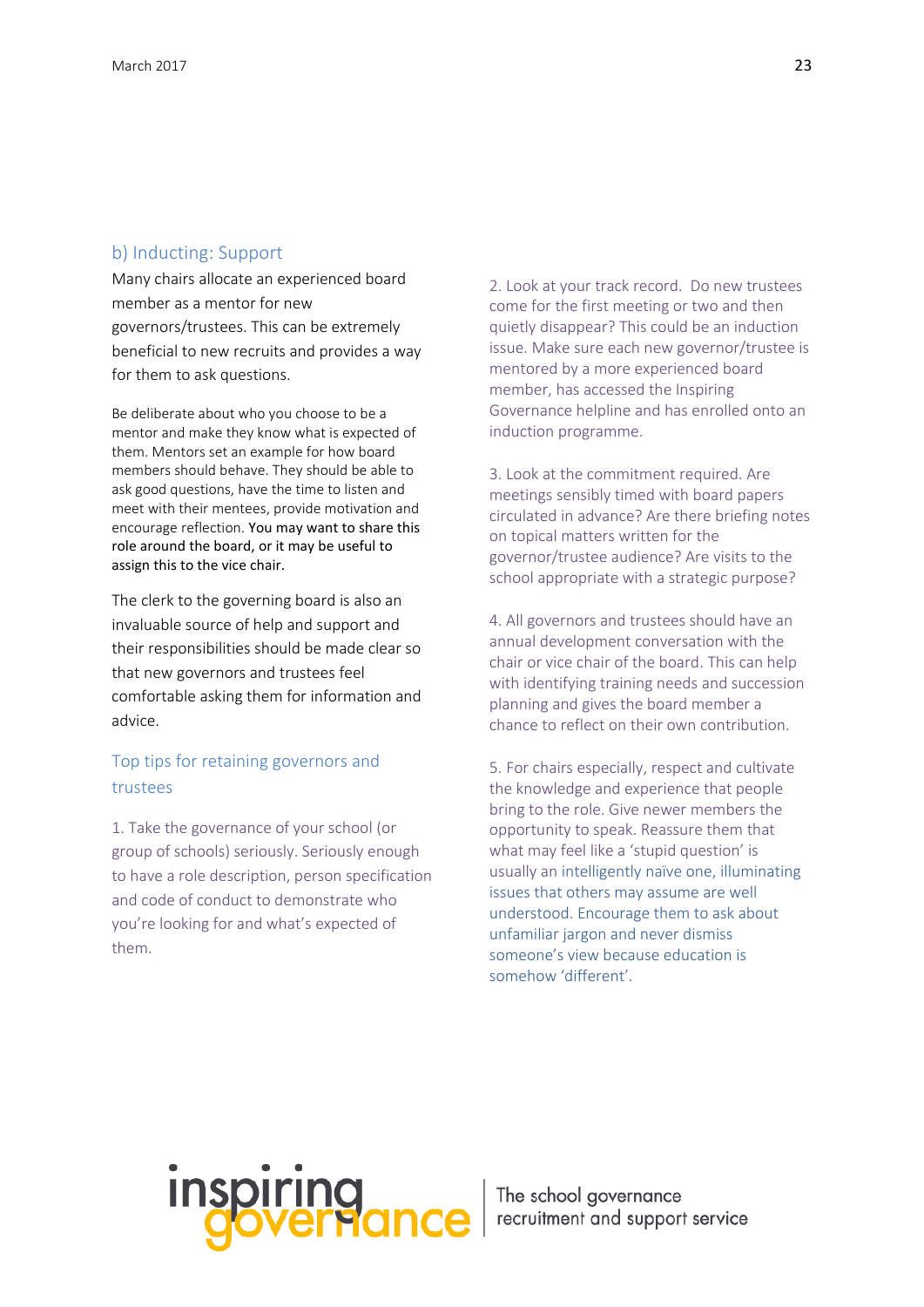### Succession planning: ensuring there is leadership of the board

Retaining good governors and trustees is important. But what's also important is having a healthy cycle of new recruits. There's plenty of precedent for this in other sectors as well as in schools.

*Once a successful board mix has been achieved, it should be constantly reviewed and refreshed to ensure that the balance is maintained. Part of this is about creating a culture of trustees moving on: trusteeship is not necessarily permanent, but the needs of the organisation and needs of the board change over time. And there's always people who really do need to move on. -* The Good Trustee Guide, the National Council for Voluntary **Organisations** 

The standard term of office for all categories of governor is four years. NGA recommends that governors serve no more than two terms of office at any one school, that's eight years and plenty of time to make a difference. Chairs should be limited to six years in post as chair at the same school, except for exceptional circumstances.

#### Inspiring Governance!

You can use Inspiring Governance to find a new chair. Just tick the option when you register a vacancy at: www.inspiringgovernance.org

As well as the need to move on ineffective governors/trustees, that is, those who do not meet the required competencies and behaviours, another reason to uphold the idea of a limited

term of office is that good governors can be spread around the local schools system. Individual boards should avoid becoming too reliant on one person or just a few and relationships on the board should be prevented from becoming too cosy.

*With effective succession planning in place, it can be beneficial for strong governors and chairs in particular to move on to another school after a reasonable time (e.g. two terms of office). This can help to share expertise across the system and prevent governing bodies stagnating or individual governors gaining too much power and influence solely through their length of service -* The Department for Education's Governance Handbook 2015.

All senior leaders should give serious thought to matters of succession. A chair in their third or fourth year of office should begin to prepare others to take over. We know it can be difficult to find governors with the time to take over the role of the chair. As part of Inspiring Governance, NGA will be running a pilot in certain areas for the recruitment of volunteers willing and able to step up quickly a leadership role on the board. We will be updating this guidance as a result of that work next term. If you would like to find out more in the meantime, email [Judith.hicks@nga.org.uk](mailto:Judith.hicks@nga.org.uk)

For details on chairs' succession planning, as well as how to develop your team of governors or trustees, how to work effectively with the headteacher and lead the school towards improvement, see NGA's guide: [The Chair's](http://www.nga.org.uk/Publications/The-chair-s-handbook.aspx)  [Handbook.](http://www.nga.org.uk/Publications/The-chair-s-handbook.aspx)

inspiring<br>governance | The school governance<br>governance | recruitment and support service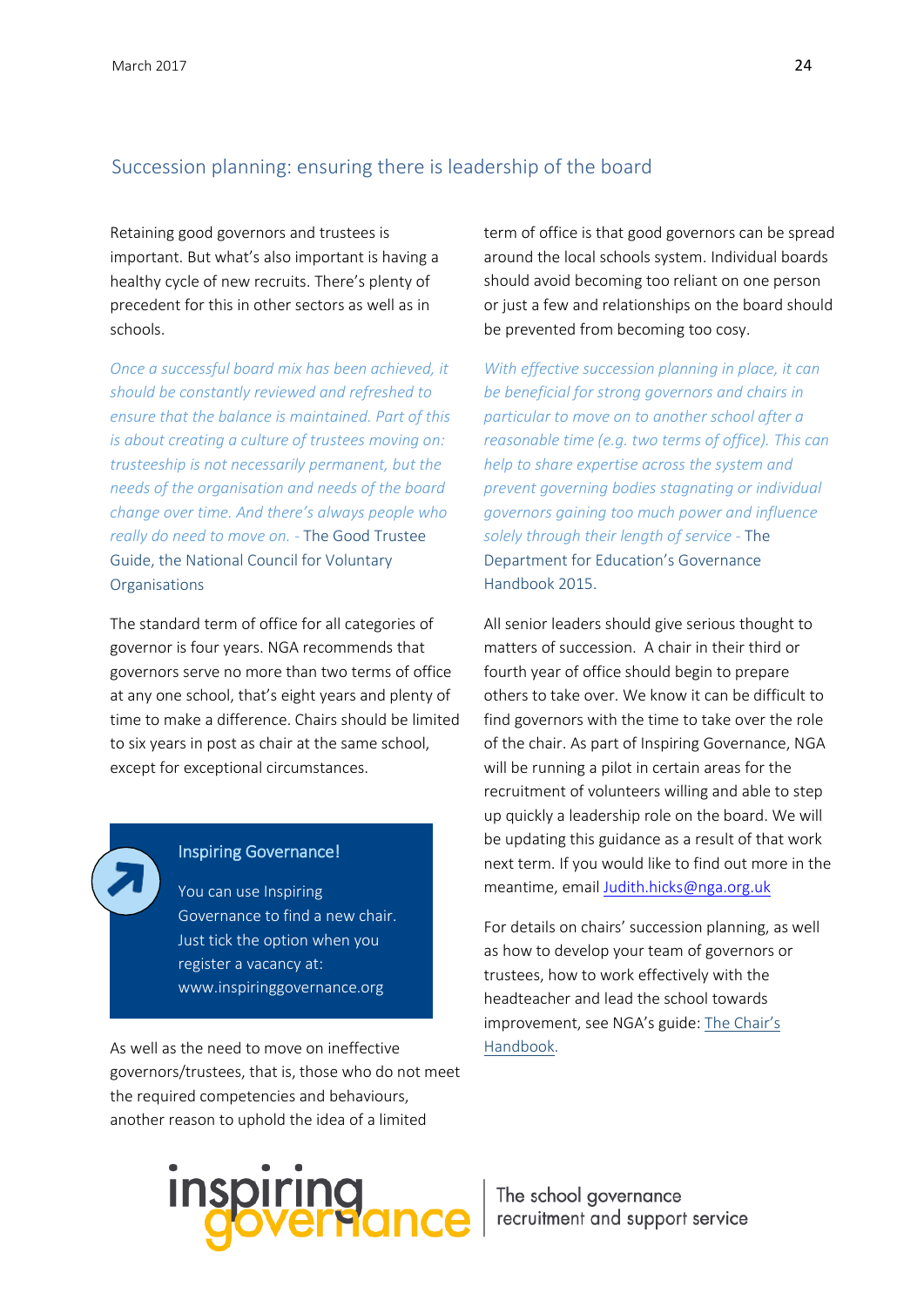# <span id="page-25-0"></span>Appendix 1: Co-opting governors - a scoping email to local businesses

Dear ……………..,

I'm writing on behalf of the governing board of  $\lceil \quad \rceil$ , which is just down the road/across town from your business.

We are seeking a volunteer to join our governing/trustee board.

School governors and trustees have three core functions:

- **Ensuring clarity of vision, ethos and strategic direction**
- **Holding the headteacher to account for the educational performance of the school and its** pupils; and the performance management of staff; and
- Overseeing the financial performance of the school and making sure its money is well spent.

In order to carry out these functions our boards needs people with a wide range of competencies and skills. The particular skills we are looking for are  $\lceil \quad \rceil$  and  $\lceil \quad \rceil$ . This opportunity would also offer the volunteer a chance to develop board level continuing professional development and have a real stake in the local community. If you or one of your employees has such skills and the time to volunteer, we would be delighted to set up an interview.

[Here is a link](http://www.cityoflondon.gov.uk/business/economic-research-and-information/research-publications/Pages/volunteering-The-business-case-the-benefits-of-corporate-volunteering-programmes-in-education.aspx) to a City of London report on the benefits to businesses when they support their staff to volunteer. It is extensive so no need to read it all, but page 26 specifically refers to the value of school governance, which might be of interest.

I am also attaching a role description and application form, which should address any questions about time commitment. We realise that governors and trustees are volunteers, many of whom have demanding jobs. The aim is to be flexible and plan meetings well in advance ahead, but we do ask employers for their support because the role may require some flexibility from the employer to provide paid time-off work if and when it is required.

Do get in touch if you have any further questions.

I look forward to hearing from you.

Chair of governors/trustees

Your contact details

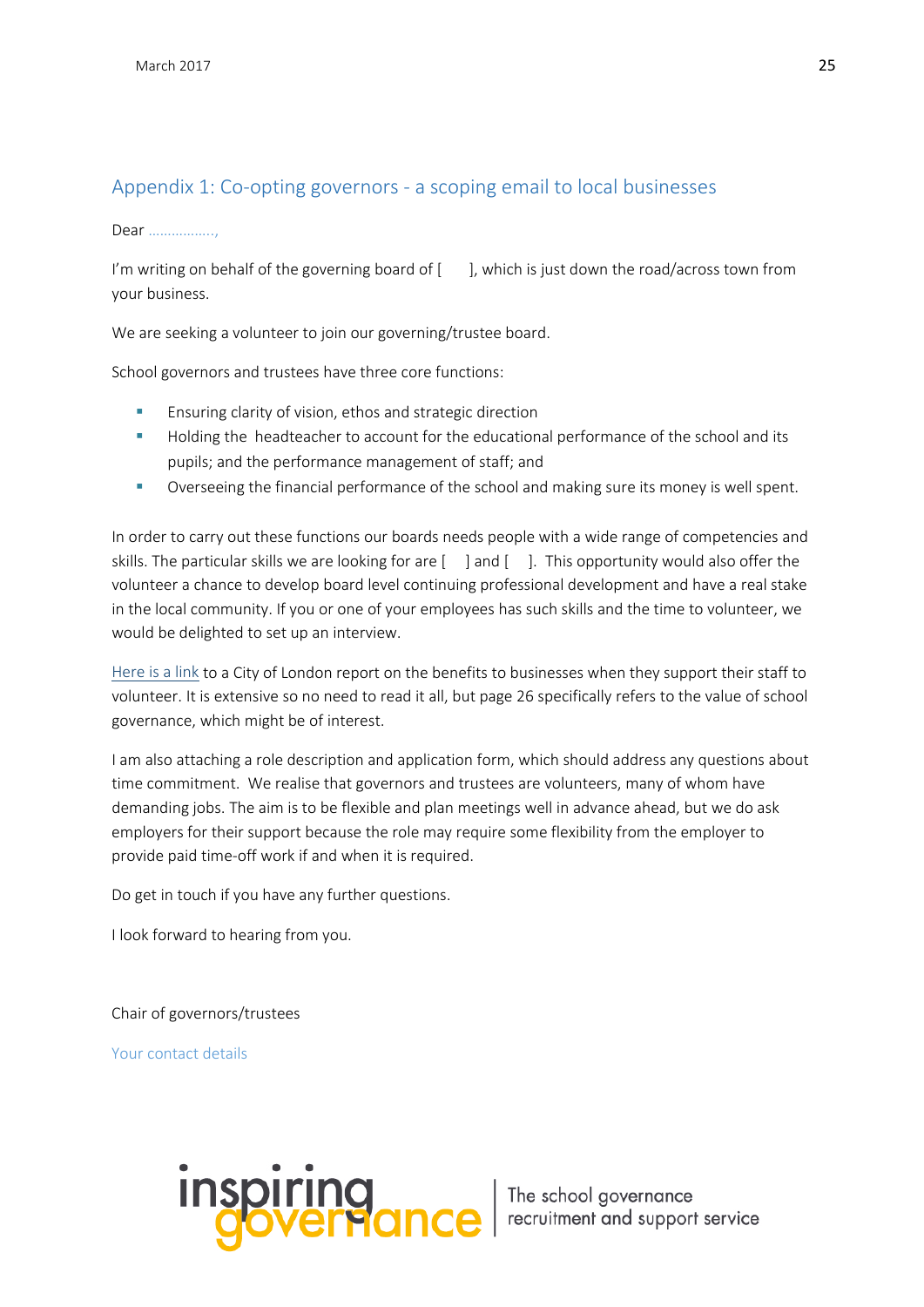# Appendix 2: Application form

This application form should be completed by those applying to become member of a school governing board as a co-opted governor/trustee.

Please fill in the attached form and return it to:……………………………………………….

Note: all applicants undergo an enhanced Disclosure and Barring Service check which is paid for by the school.

The knowledge, skills or experience the board is particularly looking for in a new co-opted governor/trustee are:

Please set out how your experience matches these areas:

Referees (If you have governed at another school one referee must be from your last school) First referee: Tel:

| Title:               | Second referee:      |
|----------------------|----------------------|
| First name:          | Title:               |
| Surname:             | First name:          |
| Relationship to you: | Surname:             |
| Email:               | Relationship to you: |

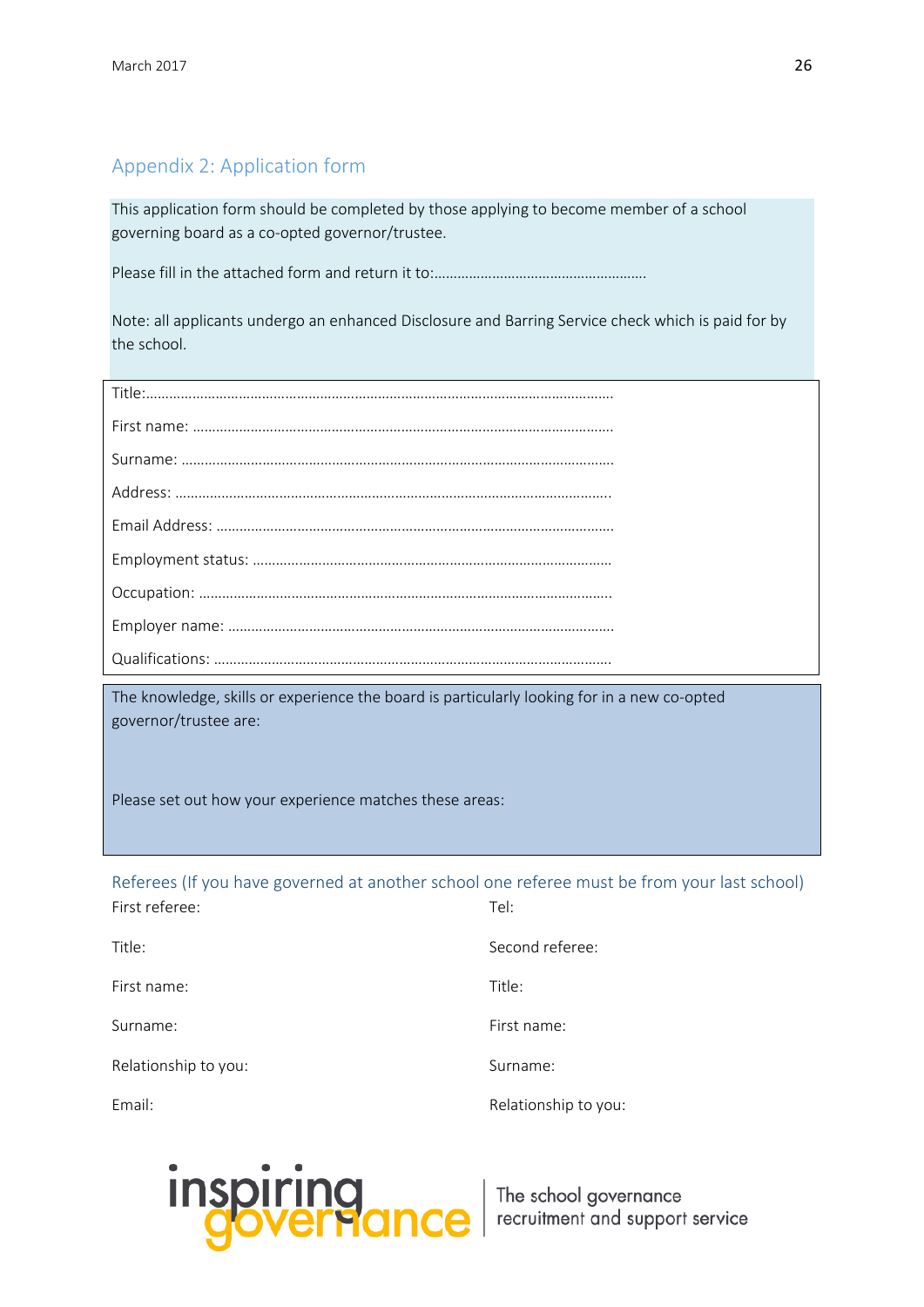#### Email: Tel:

# Appendix 3: Declaration of interests

The declaration of financial (pecuniary) and personal interest form should be completed by individual governors and trustees and reviewed annually. If their circumstances change before the review they should inform the clerk.

| Name:     |                                     |
|-----------|-------------------------------------|
| School:   | <b>THE R</b>                        |
| Position: | $- - -$<br>------------------------ |

I confirm that I have read the [Nolan principles of public life](https://www.gov.uk/government/publications/the-7-principles-of-public-life/the-7-principles-of-public-life--2) and I agree to abide by them

I [Name], declare as a Governor/Trustee of [School/Trust Name] that I hold the following personal and/or pecuniary interest(s):

| <b>Business and Pecuniary interests</b> | Please provide details of the interest |
|-----------------------------------------|----------------------------------------|
| Current employment                      |                                        |
| Businesses (of which I am a partner or  |                                        |
| sole proprietor)                        |                                        |
| Company directorships - details of all  |                                        |
| companies of which I am a director      |                                        |
| Charity trusteeships - details of all   |                                        |
| companies of which I am a trustee       |                                        |
| Membership of professional bodies,      |                                        |
| membership organisations, public        |                                        |
| bodies or special interest groups of    |                                        |
| which I am a member and have a          |                                        |

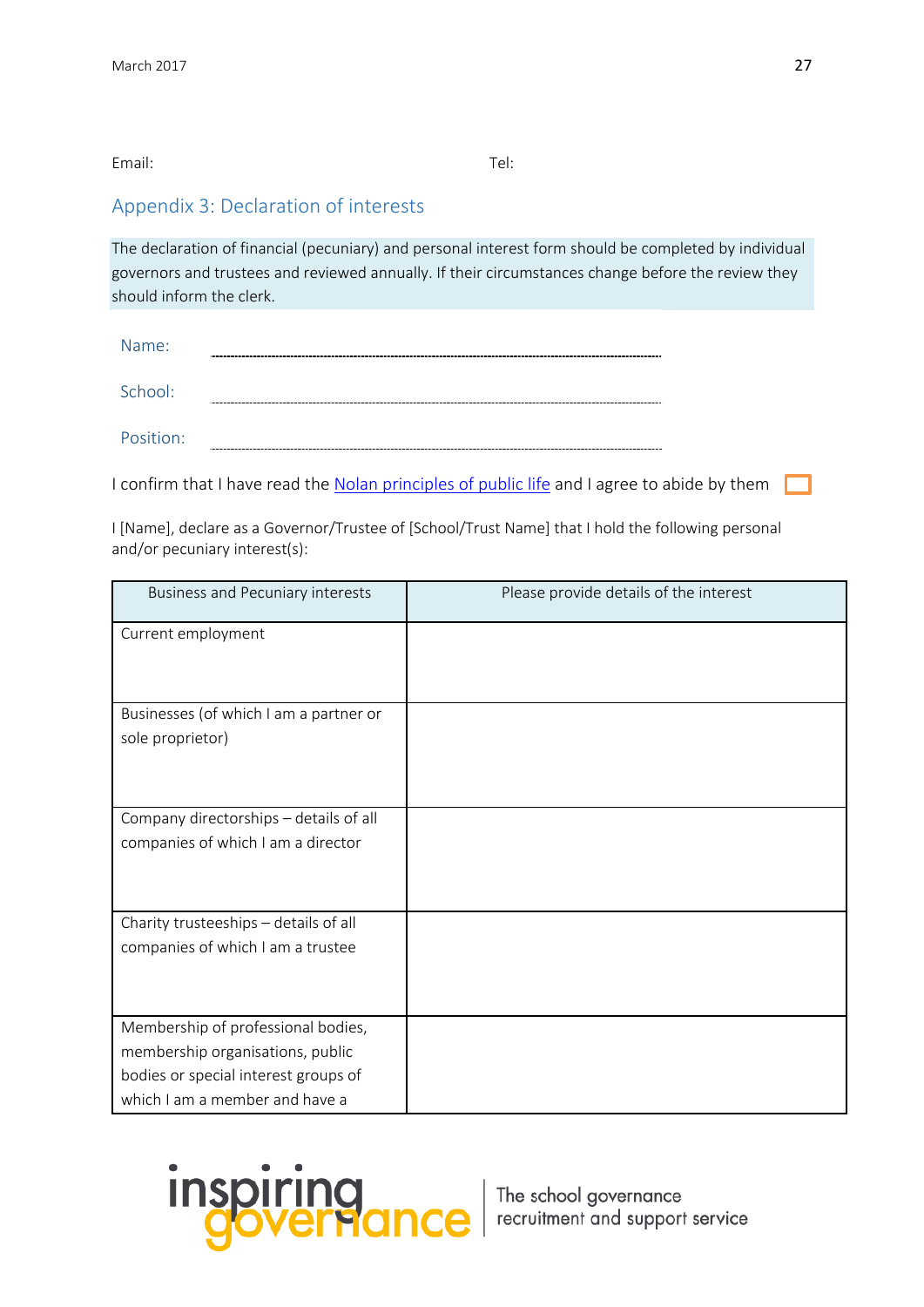| position of general control or<br>management                                                                                                                                                                                                 |                                        |
|----------------------------------------------------------------------------------------------------------------------------------------------------------------------------------------------------------------------------------------------|----------------------------------------|
| Gifts or hospitality offered to you by<br>external bodies while acting in your<br>position as a governor/trustee and<br>whether this was declined or accepted<br>in the last 12 months                                                       |                                        |
| Contracts offered by you for the supply<br>of goods and/or services to the<br>trust/school                                                                                                                                                   |                                        |
| Any other conflict                                                                                                                                                                                                                           |                                        |
|                                                                                                                                                                                                                                              |                                        |
| Personal interests                                                                                                                                                                                                                           | Please provide details of the interest |
| Material interests arising from<br>relationships between<br>governors/trustees/or relationships<br>between governors and school staff<br>(including spouses, partners and close<br>relatives)<br>a child at the school<br>Any other conflict |                                        |

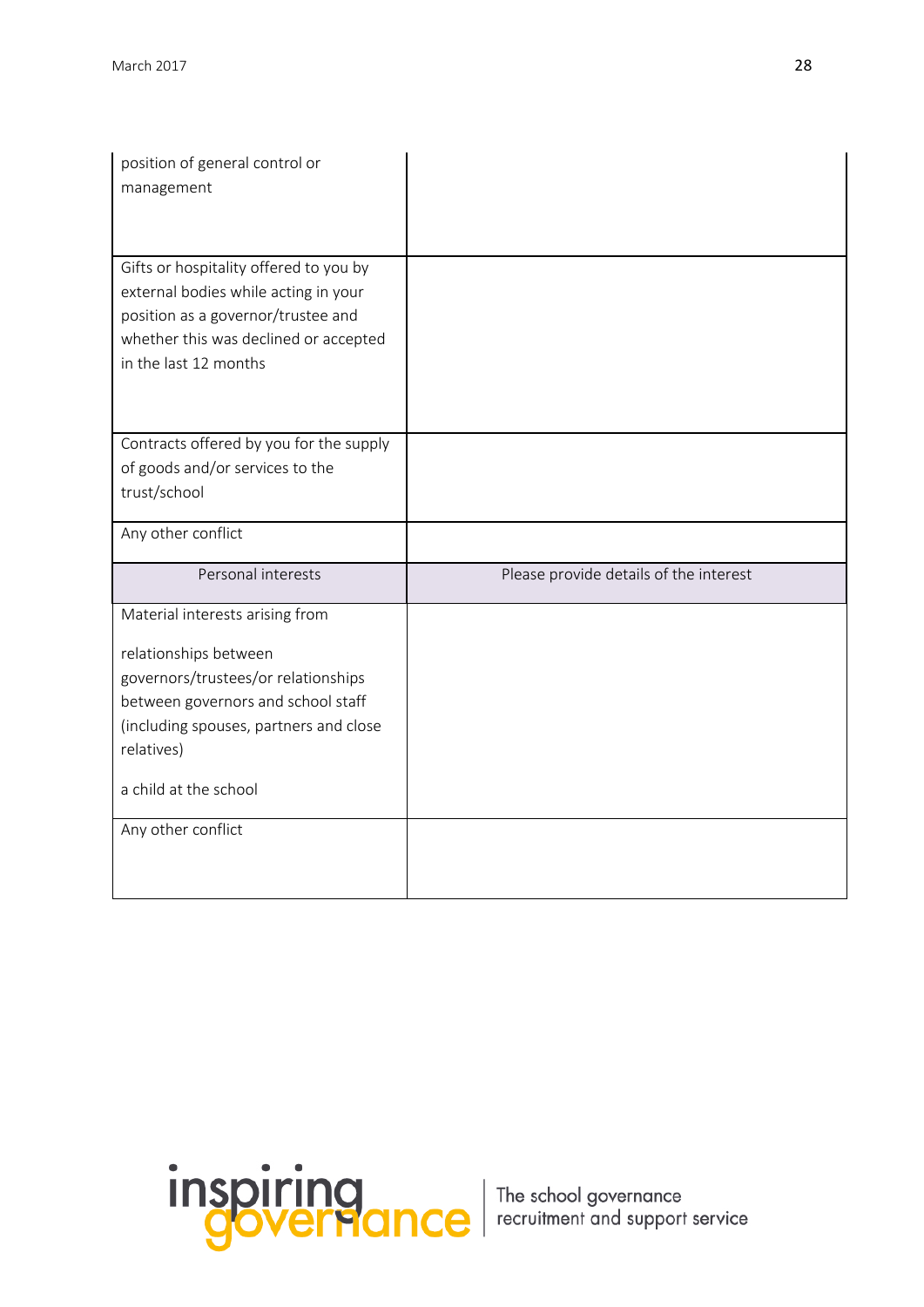# Appendix 4: Types of governor

There are several different categories of school governor, depending on the type of school. Some are elected and some appointed and below we detail these categories.

In maintained schools, the composition of the board is set out in the Instrument of Government. In academies the composition is set out in the Articles of Association.

#### *Elected governors*

Parent and Staff governors are appointed to governing boards by a process of election.

In Community and Voluntary Controlled schools the local authority delegates the responsibility for managing the election down to school level - usually to the headteacher, whom must follow the process set out by the local authority.

Voluntary Aided schools can establish their own procedures but must again follow the regulations.

Parent governors are usually parents of children at the school nominated and elected to join the governing board. But if not enough parents stand for election the governing board may appoint a parent governor. When a parent vacancy becomes available, governing boards should make clear the skills they are looking for.

Staff governors are nominated and elected from among the staff working at the school.

#### *Appointed Governors*

All governors, except for Staff and Parent governors, are appointed at a full governing board meeting.

Foundation governors are appointed to the governing body by either the religious or foundation body of the school, to preserve and develop the character of the school, including where the school has a religious character – this is in addition to their governing responsibilities.

In academies, governors may be appointed to the governing board by the academy trust. The Articles of Association will set this out and detail how many governors are to be appointed in this way.

Co-opted governors are appointed by the governing board because they have the skills required to contribute to the effective governance and success of the school.

Local Authority governors are nominated by the local authority but appointed by the governing board. The local authority can nominate any eligible person as a local authority governor, but it is the governing board to decide whether the nominee meets their eligibility criteria highlighted by a skills audit.

Partnership governors are nominated by the diocese or appropriate religious body in schools with a religious character. In non-faith schools nominations by the parents of registered pupils at the school and such others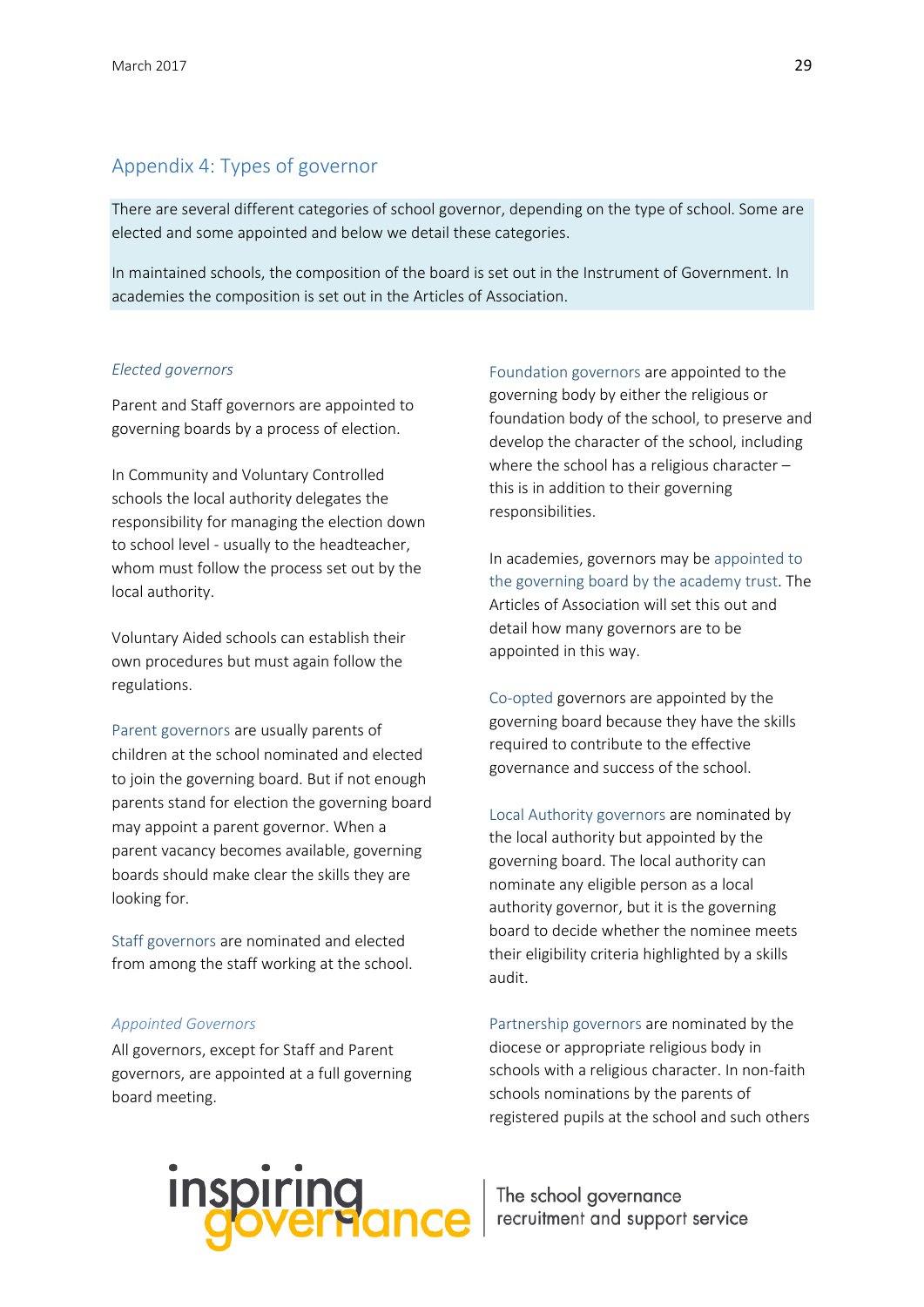in the community that the governing body deems appropriate may be considered.

In academies, sponsor governors are nominated by the academy sponsor and appointed by the governing board.

In maintained schools, associate members can be invited to sit on a committee of the governing board. They may be given voting rights at committee meetings by the governing board but they are not governors and they are not eligible to vote at full governing board meetings. Associate members can be appointed because of their particular expertise or experience.

In academies, academy trusts can invite individuals who are not governors to sit on one of the committees as a committee member. In the same way as associate members in maintained schools, committee members usually bring certain expertise and can be helpful when a committee is looking at an issue in detail and wishes to consult on it.



### Inspiring Governance!

Inspiring Governance is the national recruitment service for school governors and trustees. Register today at [www.inspiringgovernance.org](http://www.inspiringgovernance.org/) to find local volunteers.